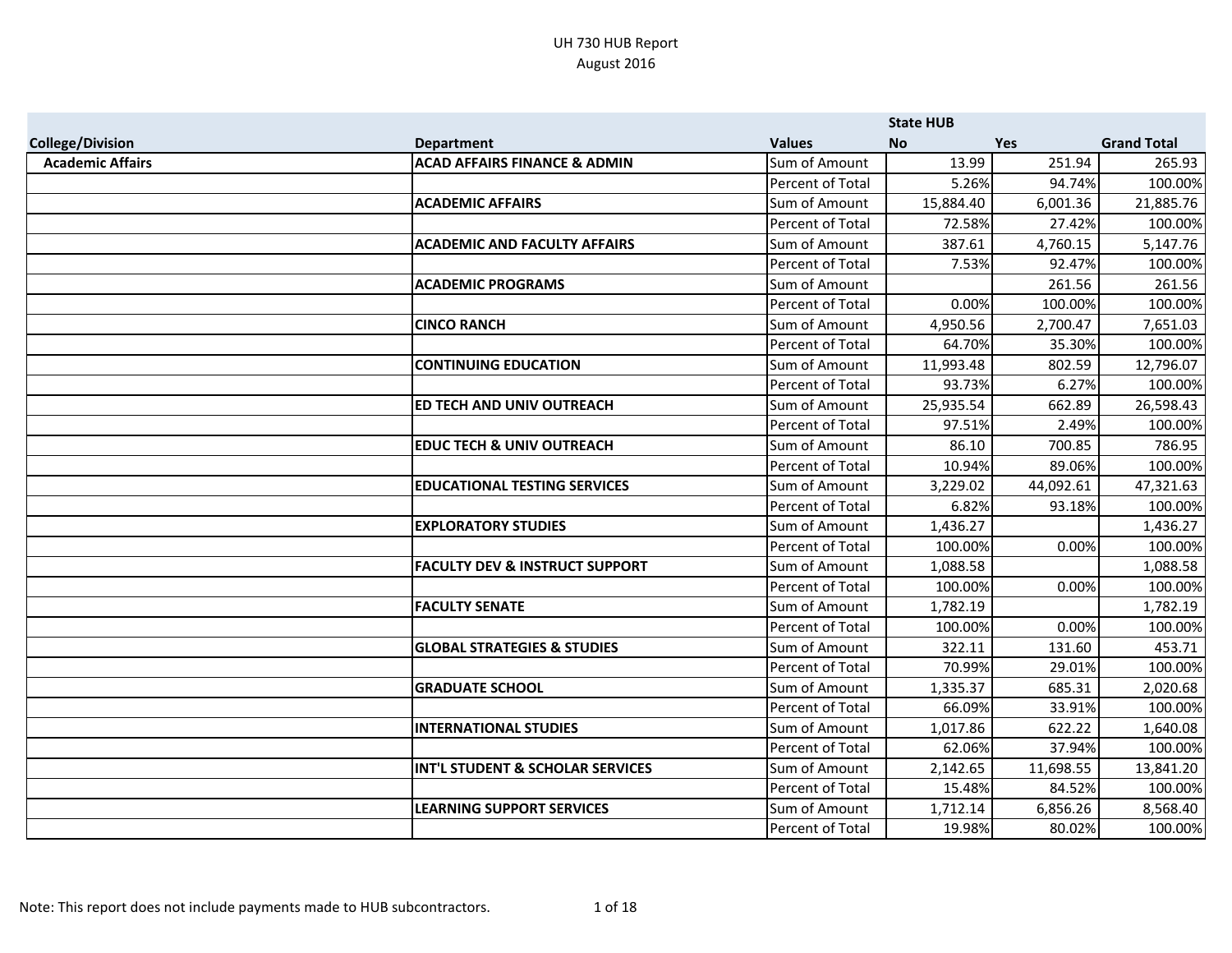|                                          |                                      |                         | <b>State HUB</b> |            |                    |
|------------------------------------------|--------------------------------------|-------------------------|------------------|------------|--------------------|
| <b>College/Division</b>                  | <b>Department</b>                    | <b>Values</b>           | No               | Yes        | <b>Grand Total</b> |
| <b>Academic Affairs</b>                  | <b>MEASUREMENT AND EVALUATION</b>    | Sum of Amount           | 148.42           |            | 148.42             |
|                                          |                                      | Percent of Total        | 100.00%          | 0.00%      | 100.00%            |
|                                          | <b>POLICY &amp; PLANNING</b>         | Sum of Amount           | 10,781.15        |            | 10,781.15          |
|                                          |                                      | <b>Percent of Total</b> | 100.00%          | 0.00%      | 100.00%            |
|                                          | <b>STRATEGIC ENROLLMENT PLANNING</b> | Sum of Amount           | 20,000.00        | 51.80      | 20,051.80          |
|                                          |                                      | Percent of Total        | 99.74%           | 0.26%      | 100.00%            |
|                                          | <b>TRANSFER ADVISING PROGRAM</b>     | Sum of Amount           | 1,257.19         | 766.55     | 2,023.74           |
|                                          |                                      | <b>Percent of Total</b> | 62.12%           | 37.88%     | 100.00%            |
|                                          | <b>UH ENERGY</b>                     | Sum of Amount           | 5,546.67         | 143.10     | 5,689.77           |
|                                          |                                      | Percent of Total        | 97.48%           | 2.52%      | 100.00%            |
|                                          | UH OFF-CAMPUS SUPPORT                | Sum of Amount           | 49,668.87        | 276.98     | 49,945.85          |
|                                          |                                      | Percent of Total        | 99.45%           | 0.55%      | 100.00%            |
|                                          | <b>UH SUGAR LAND</b>                 | Sum of Amount           | 116,447.52       | 32,038.74  | 148,486.26         |
|                                          |                                      | Percent of Total        | 78.42%           | 21.58%     | 100.00%            |
|                                          | UNDERGRADUATE ACADEMIC AFFAIRS       | Sum of Amount           | 226.58           |            | 226.58             |
|                                          |                                      | <b>Percent of Total</b> | 100.00%          | 0.00%      | 100.00%            |
|                                          | <b>UNDERGRADUATE STUDENT SUCCESS</b> | Sum of Amount           | 52,545.73        | 1,207.10   | 53,752.83          |
|                                          |                                      | Percent of Total        | 97.75%           | 2.25%      | 100.00%            |
|                                          | UNDERGRADUATE STUDENT SUCCESS CTR    | Sum of Amount           | 148.42           |            | 148.42             |
|                                          |                                      | Percent of Total        | 100.00%          | 0.00%      | 100.00%            |
|                                          | <b>WRITING CENTER</b>                | Sum of Amount           | 235.29           |            | 235.29             |
|                                          |                                      | Percent of Total        | 100.00%          | 0.00%      | 100.00%            |
| <b>Academic Affairs Sum of Amount</b>    |                                      |                         | 330, 323. 71     | 114,712.63 | 445,036.34         |
| <b>Academic Affairs Percent of Total</b> |                                      |                         | 74.22%           | 25.78%     | 100.00%            |
| <b>Administration and Finance</b>        | <b>ADMINISTRATION &amp; FINANCE</b>  | Sum of Amount           | 2,881.85         | 3,683.99   | 6,565.84           |
|                                          |                                      | Percent of Total        | 43.89%           | 56.11%     | 100.00%            |
|                                          | <b>AUXILIARY SERVICES OPERATIONS</b> | Sum of Amount           | 1,472.95         |            | 1,472.95           |
|                                          |                                      | Percent of Total        | 100.00%          | 0.00%      | 100.00%            |
|                                          | <b>BUDGET</b>                        | Sum of Amount           | 383.33           |            | 383.33             |
|                                          |                                      | Percent of Total        | 100.00%          | 0.00%      | 100.00%            |
|                                          | <b>BUSINESS SERVICES</b>             | Sum of Amount           | 432.00           | 4,404.83   | 4,836.83           |
|                                          |                                      | Percent of Total        | 8.93%            | 91.07%     | 100.00%            |
|                                          | <b>BUSINESS SERVICES SITE II</b>     | Sum of Amount           | 19,198.83        | 8,130.62   | 27,329.45          |
|                                          |                                      | Percent of Total        | 70.25%           | 29.75%     | 100.00%            |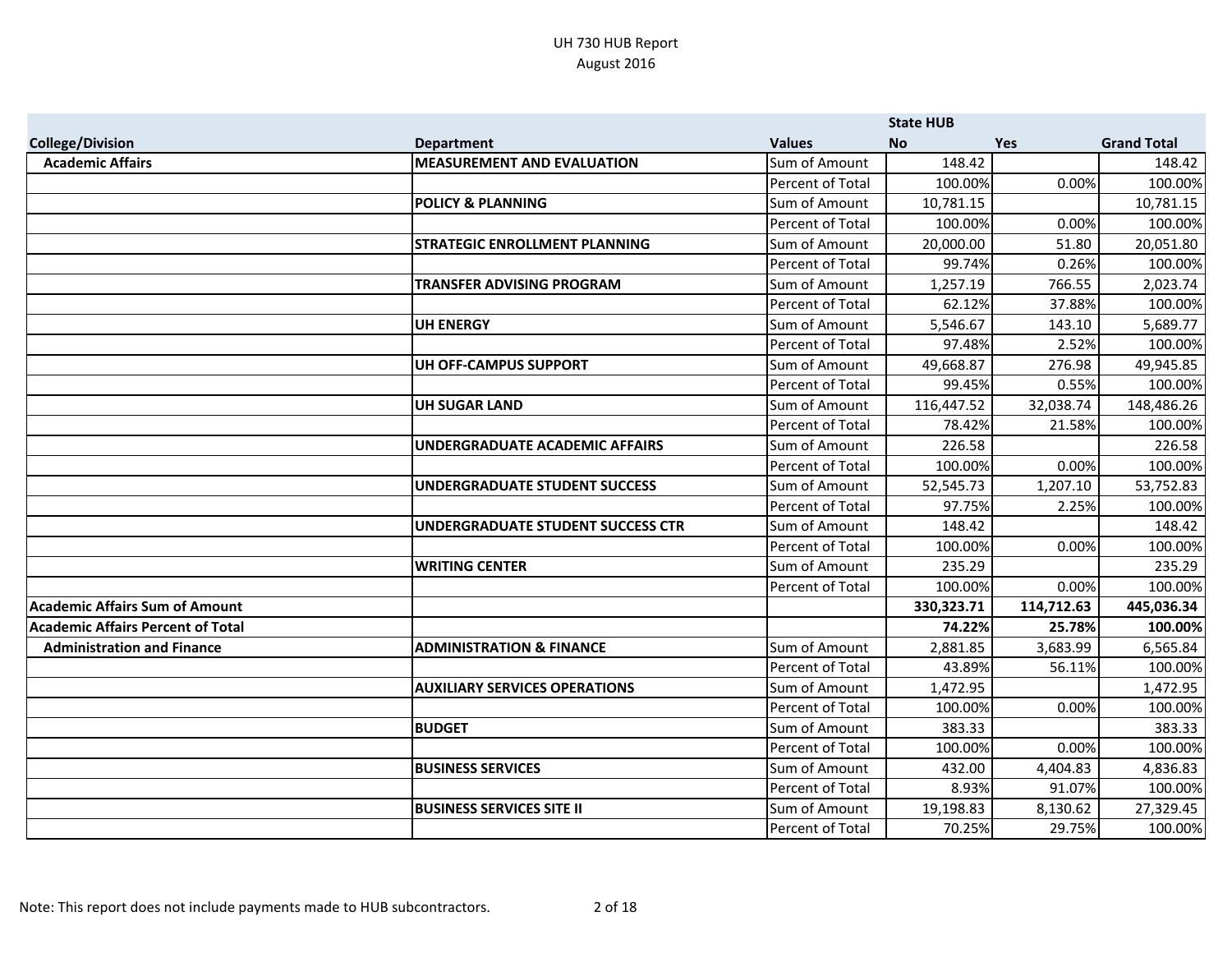|                                   |                                                     |                         | <b>State HUB</b> |              |                    |
|-----------------------------------|-----------------------------------------------------|-------------------------|------------------|--------------|--------------------|
| <b>College/Division</b>           | <b>Department</b>                                   | <b>Values</b>           | <b>No</b>        | <b>Yes</b>   | <b>Grand Total</b> |
| <b>Administration and Finance</b> | <b>CENTRAL FACILITY SERVICES</b>                    | Sum of Amount           | 1,215.13         | 3,037.86     | 4,252.99           |
|                                   |                                                     | Percent of Total        | 28.57%           | 71.43%       | 100.00%            |
|                                   | <b>COUGAR CARD</b>                                  | Sum of Amount           | 8,066.71         | 5,680.72     | 13,747.43          |
|                                   |                                                     | Percent of Total        | 58.68%           | 41.32%       | 100.00%            |
|                                   | DEPT OF PUBLIC SAFETY ADMINIST                      | Sum of Amount           | 10,048.52        |              | 10,048.52          |
|                                   |                                                     | <b>Percent of Total</b> | 100.00%          | 0.00%        | 100.00%            |
|                                   | <b>ENTERPRISE SYSTEMS</b>                           | Sum of Amount           | 128,883.32       | 67,241.56    | 196,124.88         |
|                                   |                                                     | Percent of Total        | 65.71%           | 34.29%       | 100.00%            |
|                                   | <b>ENV HEALTH &amp; LIFE SAFETY</b>                 | Sum of Amount           | 4,076.63         | 239.87       | 4,316.50           |
|                                   |                                                     | Percent of Total        | 94.44%           | 5.56%        | 100.00%            |
|                                   | <b>FACILITIES MANAGEMENT</b>                        | Sum of Amount           | 2,887.24         | 55,805.22    | 58,692.46          |
|                                   |                                                     | <b>Percent of Total</b> | 4.92%            | 95.08%       | 100.00%            |
|                                   | <b>FACILITIES OPERATION &amp; MAINT</b>             | Sum of Amount           | 71,406.76        | 2,566.40     | 73,973.16          |
|                                   |                                                     | Percent of Total        | 96.53%           | 3.47%        | 100.00%            |
|                                   | <b>FACILITIES PLANNING &amp; CONSTRUCTION</b>       | Sum of Amount           | 11,117,109.58    | 1,195,370.76 | 12,312,480.34      |
|                                   |                                                     | Percent of Total        | 90.29%           | 9.71%        | 100.00%            |
|                                   | <b>FINANCE-A&amp;F</b>                              | Sum of Amount           | 761.34           | 593.93       | 1,355.27           |
|                                   |                                                     | Percent of Total        | 56.18%           | 43.82%       | 100.00%            |
|                                   | <b>FINANCIAL REPORTING</b>                          | Sum of Amount           | 23.99            | 476.57       | 500.56             |
|                                   |                                                     | Percent of Total        | 4.79%            | 95.21%       | 100.00%            |
|                                   | <b>HIGH PERFORMANCE &amp; COMPUTING &amp; NETWK</b> | Sum of Amount           | 9,871.63         | 1,336.20     | 11,207.83          |
|                                   |                                                     | Percent of Total        | 88.08%           | 11.92%       | 100.00%            |
|                                   | <b>HUMAN RESOURCES</b>                              | Sum of Amount           | 37,481.69        | 16,016.18    | 53,497.87          |
|                                   |                                                     | Percent of Total        | 70.06%           | 29.94%       | 100.00%            |
|                                   | <b>INACTIVE-COPY CENTER</b>                         | Sum of Amount           | 4,726.35         |              | 4,726.35           |
|                                   |                                                     | Percent of Total        | 100.00%          | 0.00%        | 100.00%            |
|                                   | <b>INACTIVE-SPACE MGMT INT AUDIT</b>                | Sum of Amount           | 14,136.92        | 4,061.97     | 18,198.89          |
|                                   |                                                     | Percent of Total        | 77.68%           | 22.32%       | 100.00%            |
|                                   | <b>INST - BUSINESS SERVICES</b>                     | Sum of Amount           | 121,368.00       |              | 121,368.00         |
|                                   |                                                     | Percent of Total        | 100.00%          | 0.00%        | 100.00%            |
|                                   | <b>INST - FINANCE</b>                               | Sum of Amount           |                  | 75,169.50    | 75,169.50          |
|                                   |                                                     | Percent of Total        | 0.00%            | 100.00%      | 100.00%            |
|                                   | <b>KUHA RADIO</b>                                   | Sum of Amount           | 3,284.20         | 111.19       | 3,395.39           |
|                                   |                                                     | Percent of Total        | 96.73%           | 3.27%        | 100.00%            |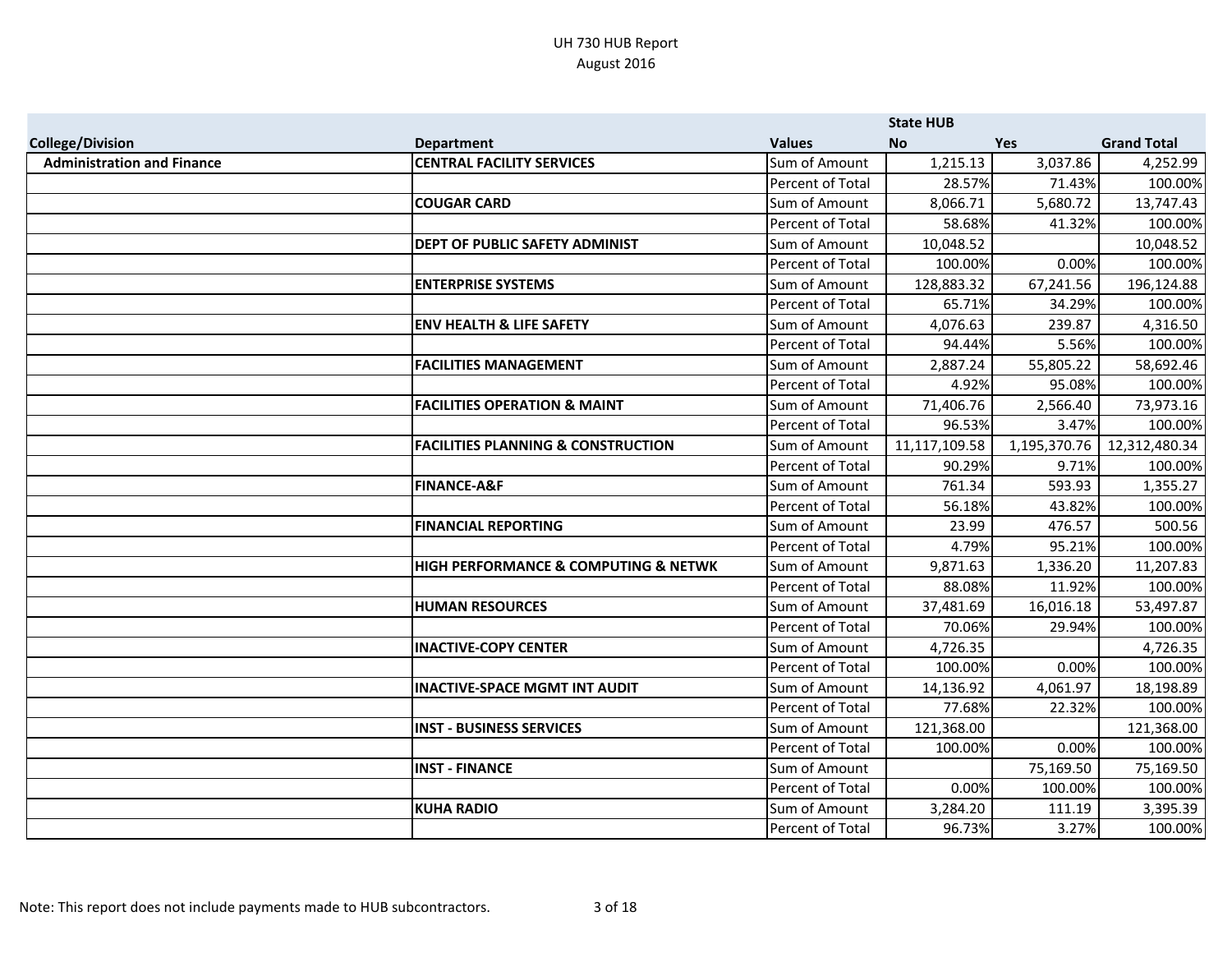|                                   |                                                |                         | <b>State HUB</b> |            |                    |
|-----------------------------------|------------------------------------------------|-------------------------|------------------|------------|--------------------|
| <b>College/Division</b>           | <b>Department</b>                              | <b>Values</b>           | <b>No</b>        | <b>Yes</b> | <b>Grand Total</b> |
| <b>Administration and Finance</b> | <b>KUHF RADIO</b>                              | Sum of Amount           | 71,333.37        | 5,558.25   | 76,891.62          |
|                                   |                                                | Percent of Total        | 92.77%           | 7.23%      | 100.00%            |
|                                   | <b>MINOR AND PLANNED PROJECTS</b>              | Sum of Amount           | 195,604.31       |            | 195,604.31         |
|                                   |                                                | Percent of Total        | 100.00%          | 0.00%      | 100.00%            |
|                                   | <b>MINOR IN-HOUSE CONSTRUCTION</b>             | Sum of Amount           | 17,751.60        | 42,665.00  | 60,416.60          |
|                                   |                                                | Percent of Total        | 29.38%           | 70.62%     | 100.00%            |
|                                   | <b>PARKING &amp; TRANSPORTATION OPERATIONS</b> | Sum of Amount           | 146,513.35       | 843.71     | 147,357.06         |
|                                   |                                                | <b>Percent of Total</b> | 99.43%           | 0.57%      | 100.00%            |
|                                   | PHY PLANT-AUTOMOTIVE                           | Sum of Amount           | 46,428.13        | 7,583.74   | 54,011.87          |
|                                   |                                                | Percent of Total        | 85.96%           | 14.04%     | 100.00%            |
|                                   | <b>PHY PLANT-GROUNDS MAINT</b>                 | Sum of Amount           | 32,028.55        |            | 32,028.55          |
|                                   |                                                | <b>Percent of Total</b> | 100.00%          | 0.00%      | 100.00%            |
|                                   | PHY PLANT-SOLID WASTE                          | Sum of Amount           | 980.32           | 11,351.00  | 12,331.32          |
|                                   |                                                | Percent of Total        | 7.95%            | 92.05%     | 100.00%            |
|                                   | PHYSICAL PLANT                                 | Sum of Amount           | 426,787.52       | 265,465.24 | 692,252.76         |
|                                   |                                                | Percent of Total        | 61.65%           | 38.35%     | 100.00%            |
|                                   | <b>PLANNING</b>                                | Sum of Amount           |                  | 2,308.72   | 2,308.72           |
|                                   |                                                | Percent of Total        | 0.00%            | 100.00%    | 100.00%            |
|                                   | <b>POLICE</b>                                  | Sum of Amount           | 62,124.88        | 1,127.94   | 63,252.82          |
|                                   |                                                | Percent of Total        | 98.22%           | 1.78%      | 100.00%            |
|                                   | <b>POSTAL SERVICES OPERATIONS</b>              | Sum of Amount           | 24,921.49        | 405.99     | 25,327.48          |
|                                   |                                                | <b>Percent of Total</b> | 98.40%           | 1.60%      | 100.00%            |
|                                   | <b>PRINTING OPERATIONS</b>                     | Sum of Amount           | 6,915.63         | 318.14     | 7,233.77           |
|                                   |                                                | Percent of Total        | 95.60%           | 4.40%      | 100.00%            |
|                                   | <b>PUBLIC SAFETY SYSTEMS</b>                   | Sum of Amount           | 32,093.87        | 1,767.55   | 33,861.42          |
|                                   |                                                | Percent of Total        | 94.78%           | 5.22%      | 100.00%            |
|                                   | <b>PURCHASED UTILITIES</b>                     | Sum of Amount           | 2,368.09         |            | 2,368.09           |
|                                   |                                                | Percent of Total        | 100.00%          | 0.00%      | 100.00%            |
|                                   | <b>REAL ESTATE SERVICES</b>                    | Sum of Amount           | 10,800.00        |            | 10,800.00          |
|                                   |                                                | <b>Percent of Total</b> | 100.00%          | 0.00%      | 100.00%            |
|                                   | <b>RISK MANAGEMENT</b>                         | Sum of Amount           | 203.79           | 573.43     | 777.22             |
|                                   |                                                | Percent of Total        | 26.22%           | 73.78%     | 100.00%            |
|                                   | <b>SERVICE LEVEL AGREEMENT</b>                 | Sum of Amount           | 2,278.04         | 252,352.42 | 254,630.46         |
|                                   |                                                | Percent of Total        | 0.89%            | 99.11%     | 100.00%            |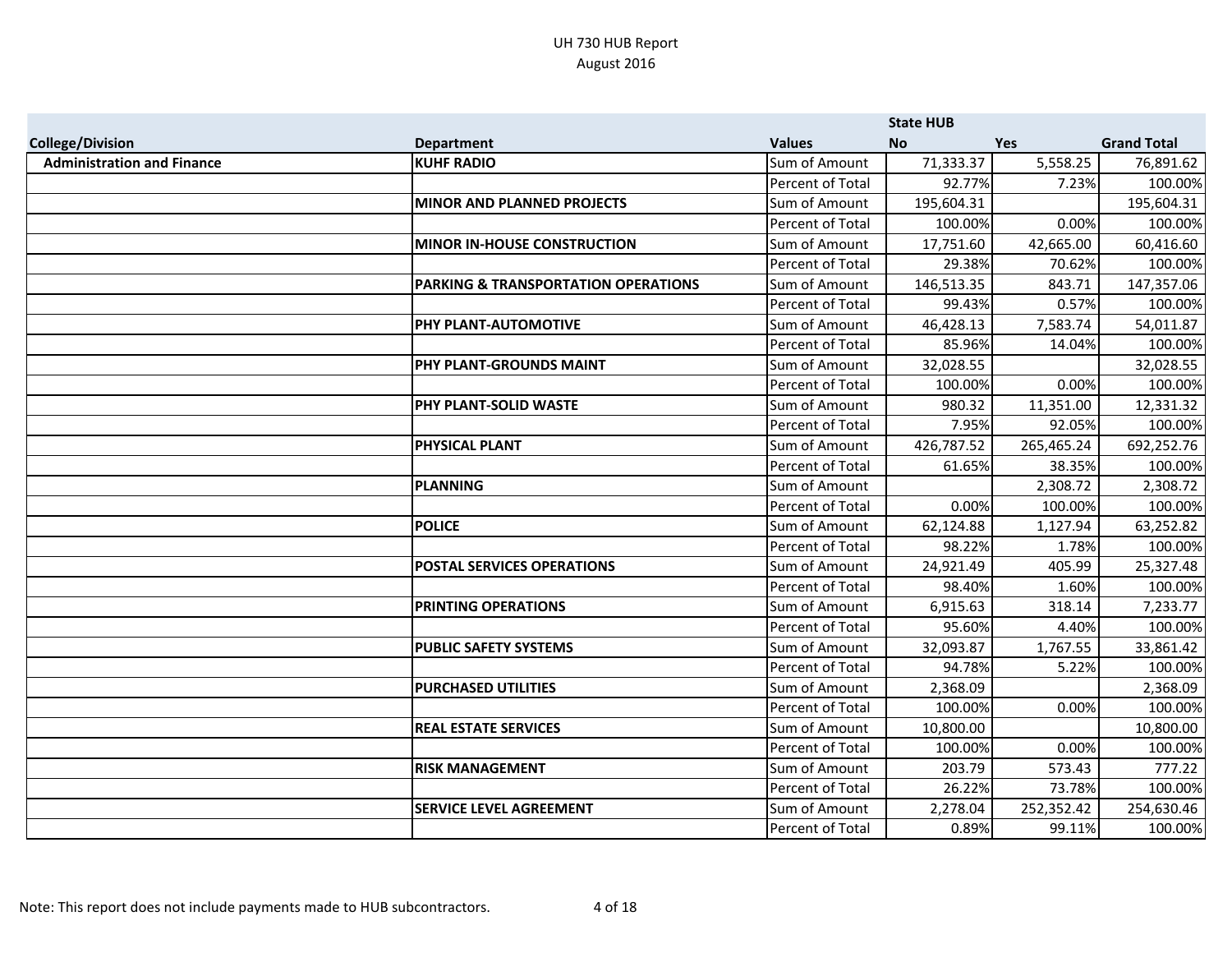|                                                    |                                          |                         | <b>State HUB</b> |              |                    |
|----------------------------------------------------|------------------------------------------|-------------------------|------------------|--------------|--------------------|
| <b>College/Division</b>                            | <b>Department</b>                        | <b>Values</b>           | <b>No</b>        | <b>Yes</b>   | <b>Grand Total</b> |
| <b>Administration and Finance</b>                  | <b>STUDENT BUSINESS SERVICES</b>         | Sum of Amount           | 18,391.68        | 5,661.45     | 24,053.13          |
|                                                    |                                          | Percent of Total        | 76.46%           | 23.54%       | 100.00%            |
|                                                    | <b>TECHNOLOGY SERVICES &amp; SUPPORT</b> | Sum of Amount           | 1,345,933.73     | 206,361.25   | 1,552,294.98       |
|                                                    |                                          | Percent of Total        | 86.71%           | 13.29%       | 100.00%            |
|                                                    | TV PUBLIC BROADCASTING                   | Sum of Amount           | 146,632.64       | 1,000.91     | 147,633.55         |
|                                                    |                                          | Percent of Total        | 99.32%           | 0.68%        | 100.00%            |
|                                                    | UH SPORTS & ENTERTAINMENT SVC            | Sum of Amount           | 1,066.23         |              | 1,066.23           |
|                                                    |                                          | <b>Percent of Total</b> | 100.00%          | 0.00%        | 100.00%            |
|                                                    | <b>UIT SECURITY</b>                      | Sum of Amount           | 7,039.08         | 47,766.01    | 54,805.09          |
|                                                    |                                          | Percent of Total        | 12.84%           | 87.16%       | 100.00%            |
|                                                    | UNIV PROPERTY SERVICES OPERATIONS        | Sum of Amount           | 178,151.00       |              | 178,151.00         |
|                                                    |                                          | Percent of Total        | 100.00%          | 0.00%        | 100.00%            |
|                                                    | UNIVERSITY INFORMATION TECHNOLOGY        | Sum of Amount           | 2,570.83         | 2,066.76     | 4,637.59           |
|                                                    |                                          | Percent of Total        | 55.43%           | 44.57%       | 100.00%            |
| <b>Administration and Finance Sum of Amount</b>    |                                          |                         | 14,338,635.10    | 2,299,104.88 | 16,637,739.98      |
| <b>Administration and Finance Percent of Total</b> |                                          |                         | 86.18%           | 13.82%       | 100.00%            |
| Architecture                                       | <b>COMMU DESIGN CNTR SUSAN ROGERS</b>    | Sum of Amount           | 151.41           |              | 151.41             |
|                                                    |                                          | Percent of Total        | 100.00%          | 0.00%        | 100.00%            |
|                                                    | <b>DEAN, ARCHITECTURE</b>                | Sum of Amount           | 58,322.61        | 23,609.15    | 81,931.76          |
|                                                    |                                          | Percent of Total        | 71.18%           | 28.82%       | 100.00%            |
| <b>Architecture Sum of Amount</b>                  |                                          |                         | 58,474.02        | 23,609.15    | 82,083.17          |
| <b>Architecture Percent of Total</b>               |                                          |                         | 71.24%           | 28.76%       | 100.00%            |
| <b>Business Administration</b>                     | <b>ACCOUNTANCY AND TAXATION</b>          | Sum of Amount           | 309.46           | 741.50       | 1,050.96           |
|                                                    |                                          | Percent of Total        | 29.45%           | 70.55%       | 100.00%            |
|                                                    | <b>ACCOUNTING CERTIFICATE PROGRAM</b>    | Sum of Amount           | 269.45           |              | 269.45             |
|                                                    |                                          | Percent of Total        | 100.00%          | 0.00%        | 100.00%            |
|                                                    | <b>BAUER CAREER SERVICES CTR</b>         | Sum of Amount           | 43,216.10        |              | 43,216.10          |
|                                                    |                                          | Percent of Total        | 100.00%          | 0.00%        | 100.00%            |
|                                                    | <b>BAUER COMMUNICATIONS</b>              | Sum of Amount           | 45,958.34        | 7,759.33     | 53,717.67          |
|                                                    |                                          | Percent of Total        | 85.56%           | 14.44%       | 100.00%            |
|                                                    | <b>BAUER DIVISION OF TECHNOLOGY</b>      | Sum of Amount           | 34,043.59        | 610.72       | 34,654.31          |
|                                                    |                                          | Percent of Total        | 98.24%           | 1.76%        | 100.00%            |
|                                                    | <b>BAUER EXTERNAL RELATIONS DEPT</b>     | Sum of Amount           |                  | 153.72       | 153.72             |
|                                                    |                                          | Percent of Total        | 0.00%            | 100.00%      | 100.00%            |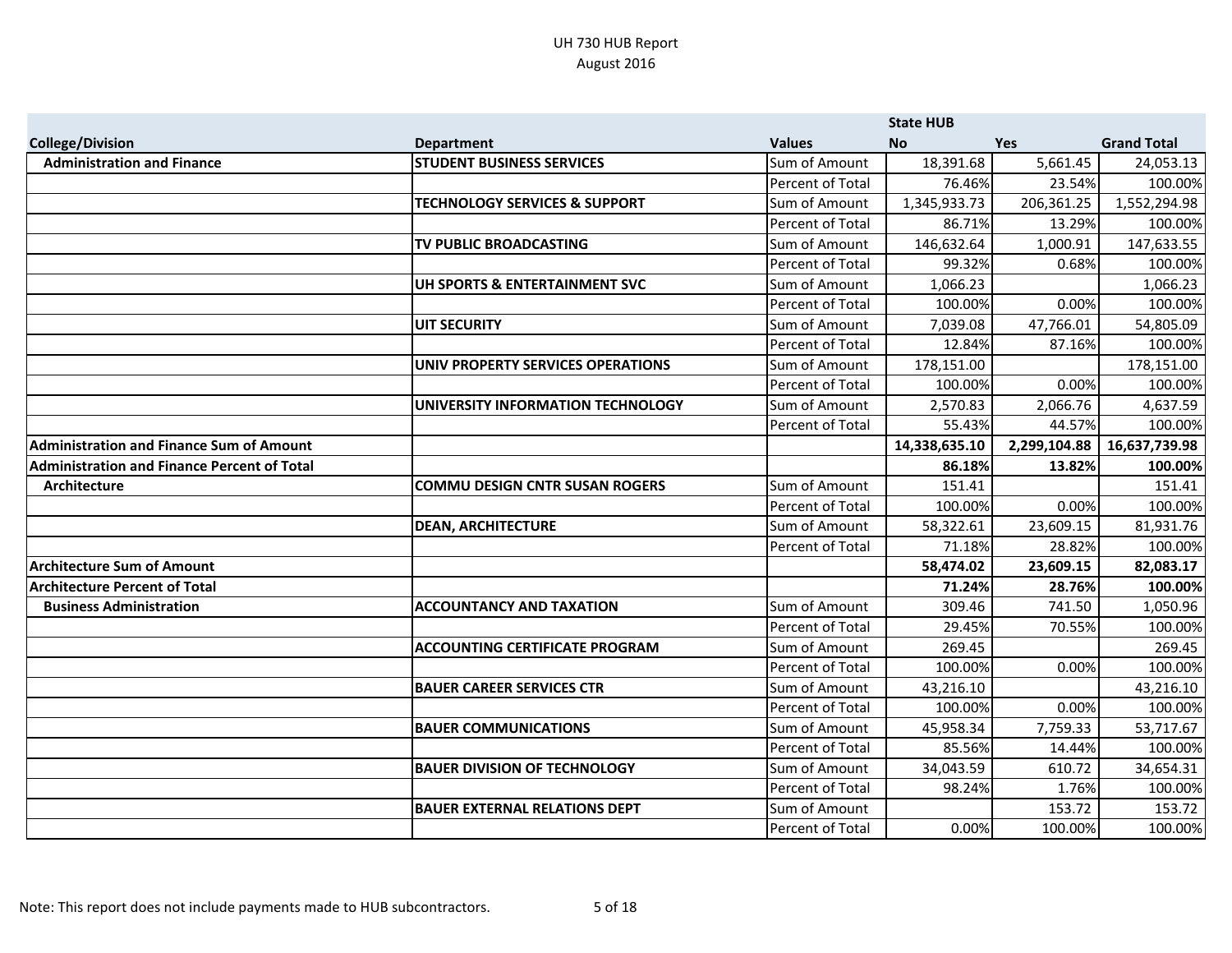|                                                 |                                              |                         | <b>State HUB</b> |            |                    |
|-------------------------------------------------|----------------------------------------------|-------------------------|------------------|------------|--------------------|
| <b>College/Division</b>                         | <b>Department</b>                            | <b>Values</b>           | <b>No</b>        | Yes        | <b>Grand Total</b> |
| <b>Business Administration</b>                  | <b>BAUER GRADUATE PROFESSIONAL PROGRAMS</b>  | Sum of Amount           | 679.89           |            | 679.89             |
|                                                 |                                              | Percent of Total        | 100.00%          | 0.00%      | 100.00%            |
|                                                 | <b>CTR FOR EXECUTIVE DEVELOPMENT</b>         | Sum of Amount           | 40.00            |            | 40.00              |
|                                                 |                                              | Percent of Total        | 100.00%          | 0.00%      | 100.00%            |
|                                                 | <b>DEAN'S OFFICE, BAUER COLLEGE</b>          | Sum of Amount           | 47,904.83        | 1,535.84   | 49,440.67          |
|                                                 |                                              | Percent of Total        | 96.89%           | 3.11%      | 100.00%            |
|                                                 | <b>DECISION AND INFORMATION SCIEN</b>        | Sum of Amount           | 5,442.17         | 1,167.29   | 6,609.46           |
|                                                 |                                              | <b>Percent of Total</b> | 82.34%           | 17.66%     | 100.00%            |
|                                                 | <b>EXECUTIVE DEGREE PROGRAMS</b>             | Sum of Amount           | 33,967.14        | 75,312.69  | 109,279.83         |
|                                                 |                                              | Percent of Total        | 31.08%           | 68.92%     | 100.00%            |
|                                                 | <b>FINANCE-BAUER COLLEGE</b>                 | Sum of Amount           | 10,766.83        | 353.22     | 11,120.05          |
|                                                 |                                              | <b>Percent of Total</b> | 96.82%           | 3.18%      | 100.00%            |
|                                                 | <b>MANAGEMENT-BAUER COLLEGE</b>              | Sum of Amount           | 3,170.19         | 1,579.69   | 4,749.88           |
|                                                 |                                              | Percent of Total        | 66.74%           | 33.26%     | 100.00%            |
|                                                 | <b>MARKETING-BAUER COLLEGE</b>               | Sum of Amount           | 3,807.26         |            | 3,807.26           |
|                                                 |                                              | <b>Percent of Total</b> | 100.00%          | 0.00%      | 100.00%            |
|                                                 | <b>SALES EXCELLENCE INSTITUTE</b>            | Sum of Amount           | 262.61           | 584.97     | 847.58             |
|                                                 |                                              | Percent of Total        | 30.98%           | 69.02%     | 100.00%            |
|                                                 | <b>SMALL BUSINESS DEV CENTER</b>             | Sum of Amount           | 74,228.56        | 1,472.50   | 75,701.06          |
|                                                 |                                              | Percent of Total        | 98.05%           | 1.95%      | 100.00%            |
|                                                 | <b>UNDERGRAD BUSINESS PROG</b>               | Sum of Amount           | 4,456.31         | 15,309.15  | 19,765.46          |
|                                                 |                                              | Percent of Total        | 22.55%           | 77.45%     | 100.00%            |
|                                                 | <b>WOLFF CTR FOR ENTREPRENEURSHIP</b>        | Sum of Amount           | 6,663.38         | 186.58     | 6,849.96           |
|                                                 |                                              | Percent of Total        | 97.28%           | 2.72%      | 100.00%            |
| <b>Business Administration Sum of Amount</b>    |                                              |                         | 315,186.11       | 106,767.20 | 421,953.31         |
| <b>Business Administration Percent of Total</b> |                                              |                         | 74.70%           | 25.30%     | 100.00%            |
| <b>Chancellor/President</b>                     | <b>BASEBALL</b>                              | Sum of Amount           | 413.74           | 366.68     | 780.42             |
|                                                 |                                              | Percent of Total        | 53.02%           | 46.98%     | 100.00%            |
|                                                 | <b>COMMUNITY RELATIONS &amp; INST ACCESS</b> | Sum of Amount           | 266.24           | 1,234.85   | 1,501.09           |
|                                                 |                                              | Percent of Total        | 17.74%           | 82.26%     | 100.00%            |
|                                                 | <b>FOOTBALL</b>                              | Sum of Amount           | 245.86           |            | 245.86             |
|                                                 |                                              | Percent of Total        | 100.00%          | 0.00%      | 100.00%            |
|                                                 | <b>INTERCOLLEGIATE ATHLETICS</b>             | Sum of Amount           | 171,205.16       | 24,577.95  | 195,783.11         |
|                                                 |                                              | Percent of Total        | 87.45%           | 12.55%     | 100.00%            |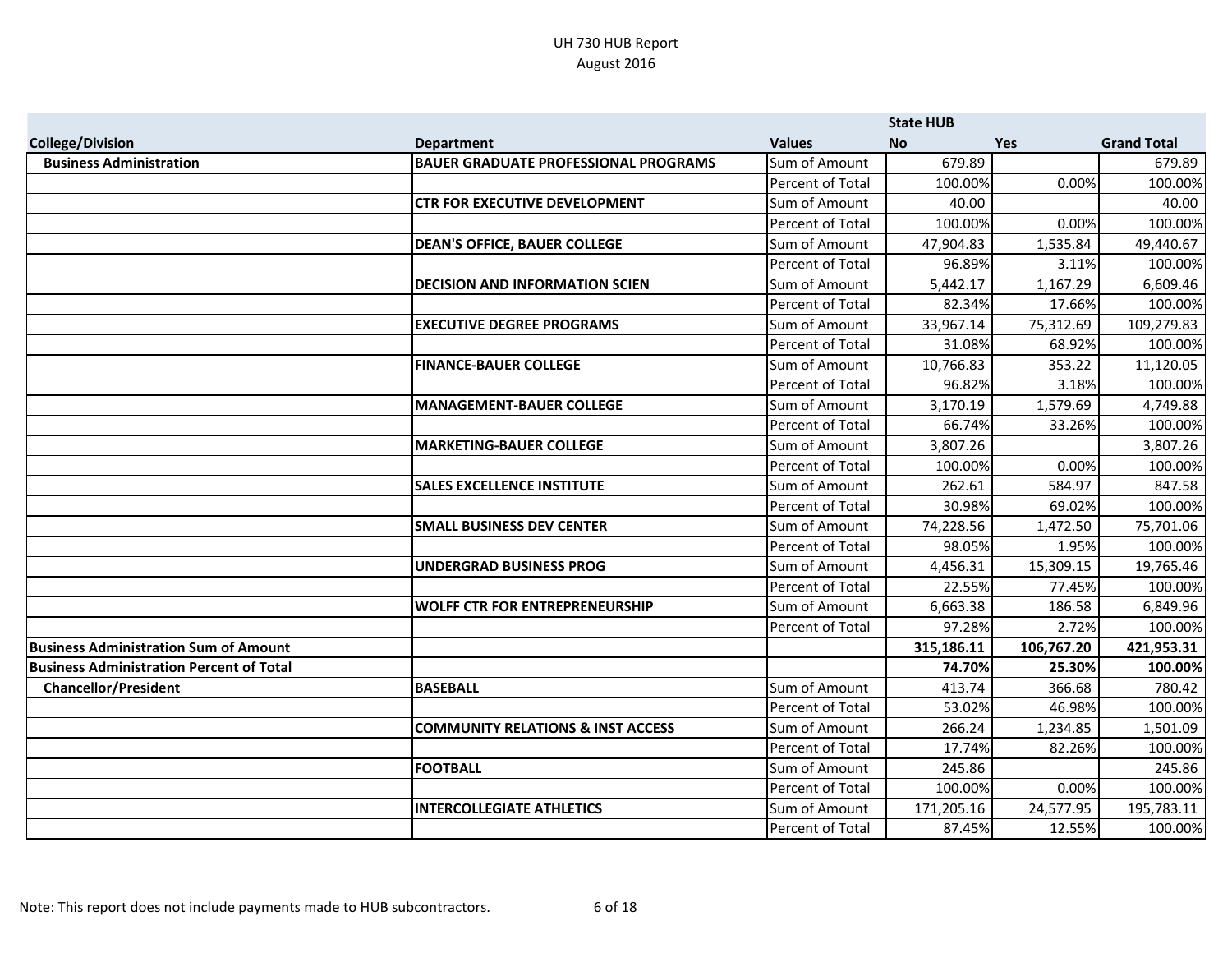|                                              |                                      |                         | <b>State HUB</b> |            |                    |
|----------------------------------------------|--------------------------------------|-------------------------|------------------|------------|--------------------|
| <b>College/Division</b>                      | <b>Department</b>                    | <b>Values</b>           | <b>No</b>        | <b>Yes</b> | <b>Grand Total</b> |
| <b>Chancellor/President</b>                  | <b>MEN'S BASKETBALL</b>              | Sum of Amount           | 4,144.83         |            | 4,144.83           |
|                                              |                                      | Percent of Total        | 100.00%          | 0.00%      | 100.00%            |
|                                              | <b>MEN'S TRACK AND FIELD</b>         | Sum of Amount           | 411.07           |            | 411.07             |
|                                              |                                      | Percent of Total        | 100.00%          | 0.00%      | 100.00%            |
|                                              | <b>OFFICE EQUAL OPPORTUNITY SRVS</b> | Sum of Amount           | 213.99           | 188.21     | 402.20             |
|                                              |                                      | <b>Percent of Total</b> | 53.20%           | 46.80%     | 100.00%            |
|                                              | OFFICE OF SPECIAL EVENTS             | Sum of Amount           | 34,887.58        | 369.40     | 35,256.98          |
|                                              |                                      | <b>Percent of Total</b> | 98.95%           | 1.05%      | 100.00%            |
|                                              | <b>PRESIDENT</b>                     | Sum of Amount           | 932.98           | 278.09     | 1,211.07           |
|                                              |                                      | Percent of Total        | 77.04%           | 22.96%     | 100.00%            |
|                                              | <b>STAFF COUNCIL</b>                 | Sum of Amount           | 394.30           | 81.25      | 475.55             |
|                                              |                                      | Percent of Total        | 82.91%           | 17.09%     | 100.00%            |
|                                              | <b>WOMEN'S BASKETBALL</b>            | Sum of Amount           | (21.33)          |            | (21.33)            |
|                                              |                                      | Percent of Total        | 100.00%          | 0.00%      | 100.00%            |
|                                              | <b>WOMEN'S SOCCER</b>                | Sum of Amount           |                  | 137.85     | 137.85             |
|                                              |                                      | <b>Percent of Total</b> | 0.00%            | 100.00%    | 100.00%            |
|                                              | <b>WOMEN'S SOFTBALL</b>              | Sum of Amount           | 384.00           |            | 384.00             |
|                                              |                                      | <b>Percent of Total</b> | 100.00%          | 0.00%      | 100.00%            |
|                                              | <b>WOMEN'S SWIMMING &amp; DIVING</b> | Sum of Amount           | 93.75            |            | 93.75              |
|                                              |                                      | Percent of Total        | 100.00%          | 0.00%      | 100.00%            |
|                                              | <b>WOMEN'S VOLLEYBALL</b>            | Sum of Amount           | 289.20           |            | 289.20             |
|                                              |                                      | Percent of Total        | 100.00%          | 0.00%      | 100.00%            |
| <b>Chancellor/President Sum of Amount</b>    |                                      |                         | 213,861.37       | 27,234.28  | 241,095.65         |
| <b>Chancellor/President Percent of Total</b> |                                      |                         | 88.70%           | 11.30%     | 100.00%            |
| <b>College of the Arts</b>                   | <b>ART</b>                           | Sum of Amount           | 45,635.35        | 1,183.39   | 46,818.74          |
|                                              |                                      | Percent of Total        | 97.47%           | 2.53%      | 100.00%            |
|                                              | <b>BAND</b>                          | Sum of Amount           | 1,547.80         |            | 1,547.80           |
|                                              |                                      | <b>Percent of Total</b> | 100.00%          | 0.00%      | 100.00%            |
|                                              | <b>BLAFFER GALLERY</b>               | Sum of Amount           | 1,768.09         | 462.50     | 2,230.59           |
|                                              |                                      | <b>Percent of Total</b> | 79.27%           | 20.73%     | 100.00%            |
|                                              | <b>CWMCA CENTER FOR THE ARTS</b>     | Sum of Amount           | 29,331.78        |            | 29,331.78          |
|                                              |                                      | Percent of Total        | 100.00%          | 0.00%      | 100.00%            |
|                                              | <b>MUSIC</b>                         | Sum of Amount           | 75,701.76        | 1,792.81   | 77,494.57          |
|                                              |                                      | Percent of Total        | 97.69%           | 2.31%      | 100.00%            |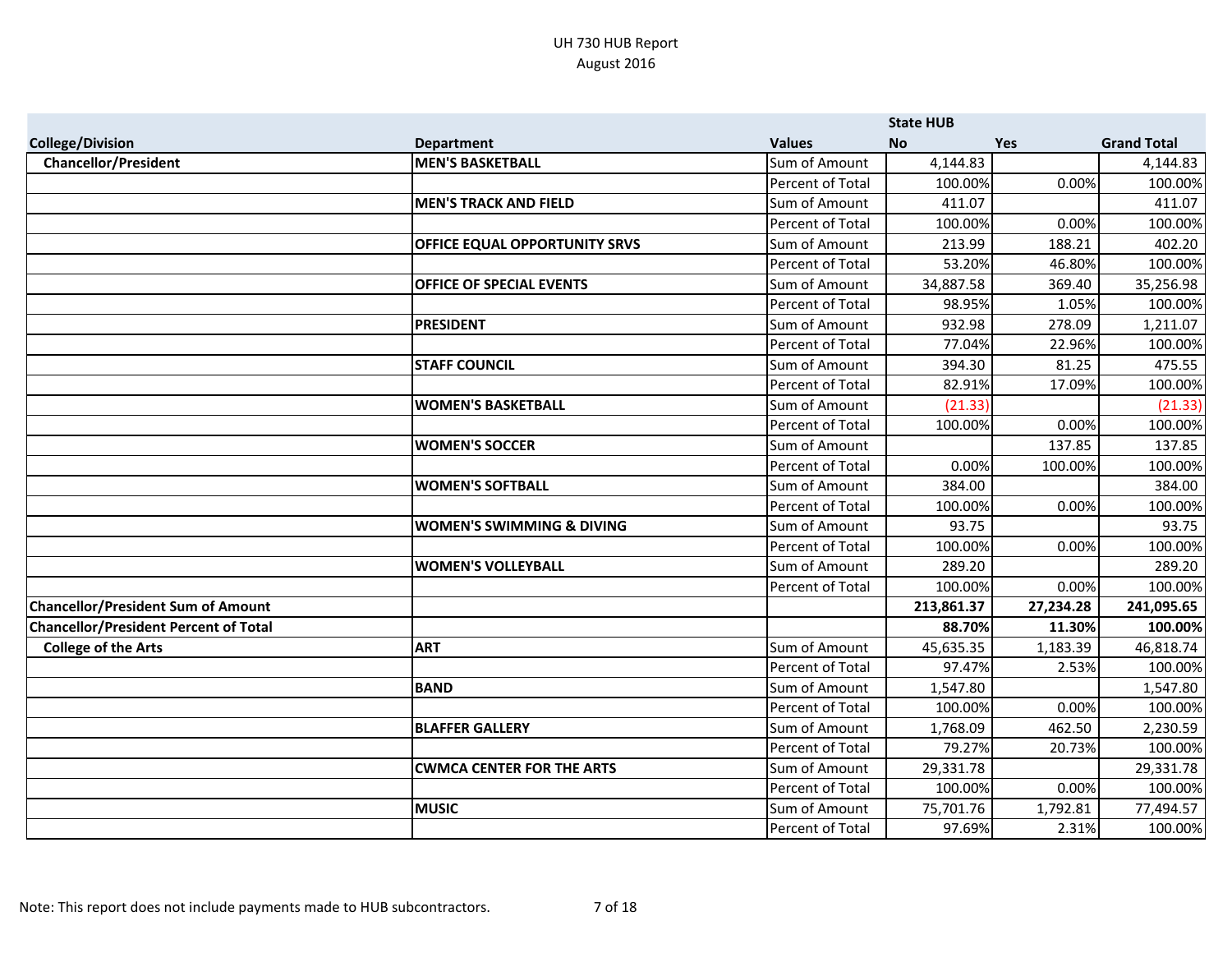|                                             |                                           |                  | <b>State HUB</b> |            |                    |
|---------------------------------------------|-------------------------------------------|------------------|------------------|------------|--------------------|
| <b>College/Division</b>                     | <b>Department</b>                         | <b>Values</b>    | <b>No</b>        | <b>Yes</b> | <b>Grand Total</b> |
| <b>College of the Arts</b>                  | <b>THEATER</b>                            | Sum of Amount    | 37,137.91        | 693.87     | 37,831.78          |
|                                             |                                           | Percent of Total | 98.17%           | 1.83%      | 100.00%            |
| College of the Arts Sum of Amount           |                                           |                  | 191,122.69       | 4,132.57   | 195,255.26         |
| <b>College of the Arts Percent of Total</b> |                                           |                  | 97.88%           | 2.12%      | 100.00%            |
| <b>Education</b>                            | <b>ASIAN AMERICAN STUDIES</b>             | Sum of Amount    | 1,679.14         | 59.67      | 1,738.81           |
|                                             |                                           | Percent of Total | 96.57%           | 3.43%      | 100.00%            |
|                                             | <b>CENTER FOR INFO TECH IN EDUCATION</b>  | Sum of Amount    | 3,410.19         | 7,424.15   | 10,834.34          |
|                                             |                                           | Percent of Total | 31.48%           | 68.52%     | 100.00%            |
|                                             | <b>CHARTER SCHOOL</b>                     | Sum of Amount    | 3,206.39         | 2,677.93   | 5,884.32           |
|                                             |                                           | Percent of Total | 54.49%           | 45.51%     | 100.00%            |
|                                             | <b>CONSISTENCY MGMT &amp; COOP DISCIP</b> | Sum of Amount    | 18,282.83        | 1,850.00   | 20,132.83          |
|                                             |                                           | Percent of Total | 90.81%           | 9.19%      | 100.00%            |
|                                             | <b>CURRICULUM AND INSTRUCTION</b>         | Sum of Amount    | 8,951.12         | 622.23     | 9,573.35           |
|                                             |                                           | Percent of Total | 93.50%           | 6.50%      | 100.00%            |
|                                             | <b>DEAN, EDUCATION</b>                    | Sum of Amount    | 22,899.45        | 10,411.51  | 33,310.96          |
|                                             |                                           | Percent of Total | 68.74%           | 31.26%     | 100.00%            |
|                                             | <b>ED LEADERSHIP &amp; POLICY STUDIES</b> | Sum of Amount    | 4,817.95         | 5,034.13   | 9,852.08           |
|                                             |                                           | Percent of Total | 48.90%           | 51.10%     | 100.00%            |
|                                             | PSYCH, HEALTH & LEARNING SCIENCE          | Sum of Amount    | 15,941.79        | 5,722.39   | 21,664.18          |
|                                             |                                           | Percent of Total | 73.59%           | 26.41%     | 100.00%            |
| <b>Education Sum of Amount</b>              |                                           |                  | 79,188.86        | 33,802.01  | 112,990.87         |
| <b>Education Percent of Total</b>           |                                           |                  | 70.08%           | 29.92%     | 100.00%            |
| <b>Engineering</b>                          | <b>BIOMEDICAL ENGINEERING</b>             | Sum of Amount    | 242,937.42       | 855.21     | 243,792.63         |
|                                             |                                           | Percent of Total | 99.65%           | 0.35%      | 100.00%            |
|                                             | <b>CHEMICAL ENGINEERING</b>               | Sum of Amount    | 137,846.12       | 2,436.55   | 140,282.67         |
|                                             |                                           | Percent of Total | 98.26%           | 1.74%      | 100.00%            |
|                                             | <b>CIVIL ENGINEERING</b>                  | Sum of Amount    | 153,101.03       | 1,404.96   | 154,505.99         |
|                                             |                                           | Percent of Total | 99.09%           | 0.91%      | 100.00%            |
|                                             | <b>COMPOSITE ENGR APPLICATIONS CT</b>     | Sum of Amount    | 4,505.92         |            | 4,505.92           |
|                                             |                                           | Percent of Total | 100.00%          | 0.00%      | 100.00%            |
|                                             | <b>CTR FOR INNOVATIVE GROUTING</b>        | Sum of Amount    | 1,207.77         |            | 1,207.77           |
|                                             |                                           | Percent of Total | 100.00%          | 0.00%      | 100.00%            |
|                                             | <b>DEAN, ENGINEERING</b>                  | Sum of Amount    | 66,741.70        | 14,480.35  | 81,222.05          |
|                                             |                                           | Percent of Total | 82.17%           | 17.83%     | 100.00%            |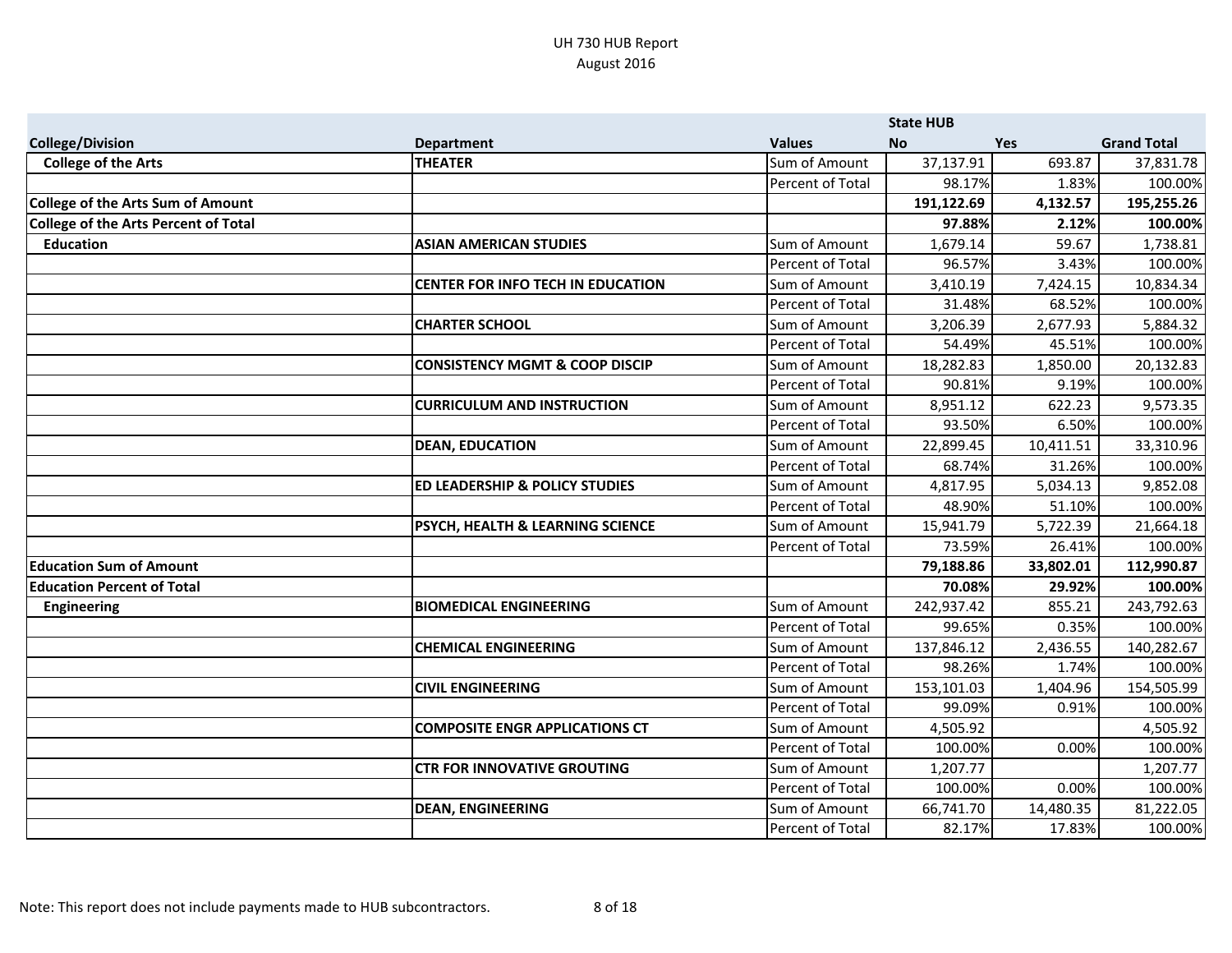|                                        |                                           |                         | <b>State HUB</b> |            |                    |
|----------------------------------------|-------------------------------------------|-------------------------|------------------|------------|--------------------|
| <b>College/Division</b>                | <b>Department</b>                         | <b>Values</b>           | <b>No</b>        | <b>Yes</b> | <b>Grand Total</b> |
| <b>Engineering</b>                     | <b>ELECTRICAL ENGINEERING</b>             | Sum of Amount           | 278,514.66       | 5,089.03   | 283,603.69         |
|                                        |                                           | Percent of Total        | 98.21%           | 1.79%      | 100.00%            |
|                                        | <b>ENGINEERING SERVICES</b>               | Sum of Amount           | 601.21           |            | 601.21             |
|                                        |                                           | Percent of Total        | 100.00%          | 0.00%      | 100.00%            |
|                                        | <b>INDUSTRIAL ENGINEERING</b>             | Sum of Amount           | 657.67           | 3,839.00   | 4,496.67           |
|                                        |                                           | Percent of Total        | 14.63%           | 85.37%     | 100.00%            |
|                                        | <b>INTEGRATED BIO &amp; NANO SYSTEM</b>   | Sum of Amount           | 8,537.77         |            | 8,537.77           |
|                                        |                                           | Percent of Total        | 100.00%          | 0.00%      | 100.00%            |
|                                        | <b>MECHANICAL ENGINEERING</b>             | Sum of Amount           | 38,097.80        | 3,687.41   | 41,785.21          |
|                                        |                                           | Percent of Total        | 91.18%           | 8.82%      | 100.00%            |
|                                        | NATL CTR FOR AIRBORNE LASER MAPPING       | Sum of Amount           | 23,639.84        | 17,219.14  | 40,858.98          |
|                                        |                                           | Percent of Total        | 57.86%           | 42.14%     | 100.00%            |
|                                        | PETROLEUM ENGINEERING                     | Sum of Amount           | 19,351.09        | 9,186.51   | 28,537.60          |
|                                        |                                           | Percent of Total        | 67.81%           | 32.19%     | 100.00%            |
|                                        | <b>SEVERE STORM PRED, EDU EVAC DIS</b>    | Sum of Amount           | 1,836.03         |            | 1,836.03           |
|                                        |                                           | <b>Percent of Total</b> | 100.00%          | 0.00%      | 100.00%            |
|                                        | TX HURRICANE CTR INVT TECH                | Sum of Amount           | 344.80           |            | 344.80             |
|                                        |                                           | Percent of Total        | 100.00%          | 0.00%      | 100.00%            |
| <b>Engineering Sum of Amount</b>       |                                           |                         | 977,920.83       | 58,198.16  | 1,036,118.99       |
| <b>Engineering Percent of Total</b>    |                                           |                         | 94.38%           | 5.62%      | 100.00%            |
| <b>Graduate College of Social Work</b> | <b>ADMISSIONS-GCSW</b>                    | Sum of Amount           | 2,419.34         | 1,614.68   | 4,034.02           |
|                                        |                                           | Percent of Total        | 59.97%           | 40.03%     | 100.00%            |
|                                        | <b>ALUMNI, CAREER &amp; DEVELOPMENT</b>   | Sum of Amount           | 945.81           |            | 945.81             |
|                                        |                                           | Percent of Total        | 100.00%          | 0.00%      | 100.00%            |
|                                        | <b>CHILD &amp; FAMILY CENTER</b>          | Sum of Amount           | 5,688.37         | 259.59     | 5,947.96           |
|                                        |                                           | Percent of Total        | 95.64%           | 4.36%      | 100.00%            |
|                                        | <b>CTR DRUG &amp; SOCIAL POLICY RESRC</b> | Sum of Amount           |                  | 3,725.63   | 3,725.63           |
|                                        |                                           | Percent of Total        | 0.00%            | 100.00%    | 100.00%            |
|                                        | <b>CTR FOR HEALTH EQUITY &amp; EVAL</b>   | Sum of Amount           | 447.30           |            | 447.30             |
|                                        |                                           | Percent of Total        | 100.00%          | 0.00%      | 100.00%            |
|                                        | <b>DEAN, SOCIAL WORK</b>                  | Sum of Amount           | 12,234.51        | 528.29     | 12,762.80          |
|                                        |                                           | Percent of Total        | 95.86%           | 4.14%      | 100.00%            |
|                                        | <b>DEVELOPMENT-GCSW</b>                   | Sum of Amount           | 150.00           |            | 150.00             |
|                                        |                                           | <b>Percent of Total</b> | 100.00%          | 0.00%      | 100.00%            |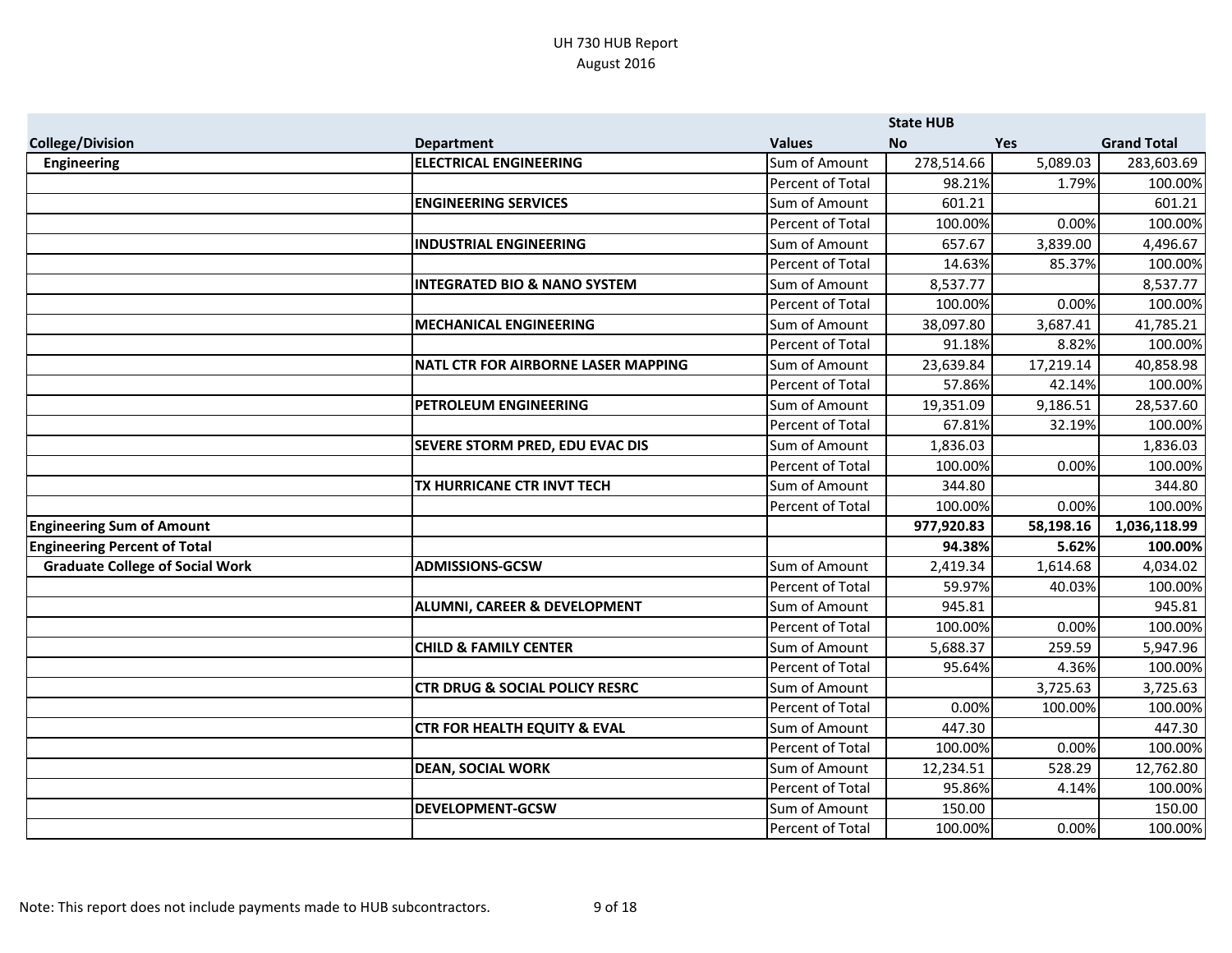|                                                         |                                           |                         | <b>State HUB</b> |            |                    |
|---------------------------------------------------------|-------------------------------------------|-------------------------|------------------|------------|--------------------|
| <b>College/Division</b>                                 | <b>Department</b>                         | <b>Values</b>           | <b>No</b>        | <b>Yes</b> | <b>Grand Total</b> |
| <b>Graduate College of Social Work</b>                  | <b>FIELD OFFICE</b>                       | Sum of Amount           | 4,302.77         |            | 4,302.77           |
|                                                         |                                           | Percent of Total        | 100.00%          | 0.00%      | 100.00%            |
|                                                         | <b>GCSW INFORMATION TECHNOLOGY</b>        | Sum of Amount           | 619.47           | 1,283.02   | 1,902.49           |
|                                                         |                                           | Percent of Total        | 32.56%           | 67.44%     | 100.00%            |
| <b>Graduate College of Social Work Sum of Amount</b>    |                                           |                         | 26,807.57        | 7,411.21   | 34,218.78          |
| <b>Graduate College of Social Work Percent of Total</b> |                                           |                         | 78.34%           | 21.66%     | 100.00%            |
| <b>Honors College</b>                                   | <b>DEAN, HONORS COLLEGE</b>               | Sum of Amount           | 4,251.22         | 494.24     | 4,745.46           |
|                                                         |                                           | <b>Percent of Total</b> | 89.58%           | 10.42%     | 100.00%            |
|                                                         | <b>OFFICE OF UNDERGRADUATE RESEARCH</b>   | Sum of Amount           | 240.00           |            | 240.00             |
|                                                         |                                           | Percent of Total        | 100.00%          | 0.00%      | 100.00%            |
| Honors College Sum of Amount                            |                                           |                         | 4,491.22         | 494.24     | 4,985.46           |
| <b>Honors College Percent of Total</b>                  |                                           |                         | 90.09%           | 9.91%      | 100.00%            |
| <b>Hotel and Restaurant Management</b>                  | <b>DEAN, HOTEL &amp; RESTAURANT MANAG</b> | Sum of Amount           | 7,324.95         | 1,061.02   | 8,385.97           |
|                                                         |                                           | Percent of Total        | 87.35%           | 12.65%     | 100.00%            |
|                                                         | <b>HOTEL AND RESTAURANT MANAGEMENT</b>    | Sum of Amount           | 290,482.48       | 9,381.88   | 299,864.36         |
|                                                         |                                           | Percent of Total        | 96.87%           | 3.13%      | 100.00%            |
| Hotel and Restaurant Management Sum of Amount           |                                           |                         | 297,807.43       | 10,442.90  | 308,250.33         |
| Hotel and Restaurant Management Percent of Total        |                                           |                         | 96.61%           | 3.39%      | 100.00%            |
| <b>Law Center</b>                                       | <b>BLAKELEY INSTITUTE</b>                 | Sum of Amount           | 1,207.28         |            | 1,207.28           |
|                                                         |                                           | Percent of Total        | 100.00%          | 0.00%      | 100.00%            |
|                                                         | <b>BUSINESS SERVICES, LAW</b>             | Sum of Amount           | 9,250.97         | 2,877.24   | 12,128.21          |
|                                                         |                                           | Percent of Total        | 76.28%           | 23.72%     | 100.00%            |
|                                                         | <b>CAREER SERVICES, LAW</b>               | Sum of Amount           | 23,261.79        | 301.49     | 23,563.28          |
|                                                         |                                           | Percent of Total        | 98.72%           | 1.28%      | 100.00%            |
|                                                         | <b>CENTER PROGRAMS, LAW</b>               | Sum of Amount           | 16,279.01        | 1,024.65   | 17,303.66          |
|                                                         |                                           | Percent of Total        | 94.08%           | 5.92%      | 100.00%            |
|                                                         | <b>CHAIRS AND PROFESSORSHIPS, LAW</b>     | Sum of Amount           |                  | 1,279.99   | 1,279.99           |
|                                                         |                                           | Percent of Total        | 0.00%            | 100.00%    | 100.00%            |
|                                                         | <b>CHILDREN, LAW &amp; POLICY</b>         | Sum of Amount           |                  | 1,848.24   | 1,848.24           |
|                                                         |                                           | Percent of Total        | 0.00%            | 100.00%    | 100.00%            |
|                                                         | <b>DEAN, LAW</b>                          | Sum of Amount           | 9,420.00         |            | 9,420.00           |
|                                                         |                                           | Percent of Total        | 100.00%          | 0.00%      | 100.00%            |
|                                                         | <b>EXTERNAL AFFAIRS, LAW</b>              | Sum of Amount           |                  | 2,940.68   | 2,940.68           |
|                                                         |                                           | Percent of Total        | 0.00%            | 100.00%    | 100.00%            |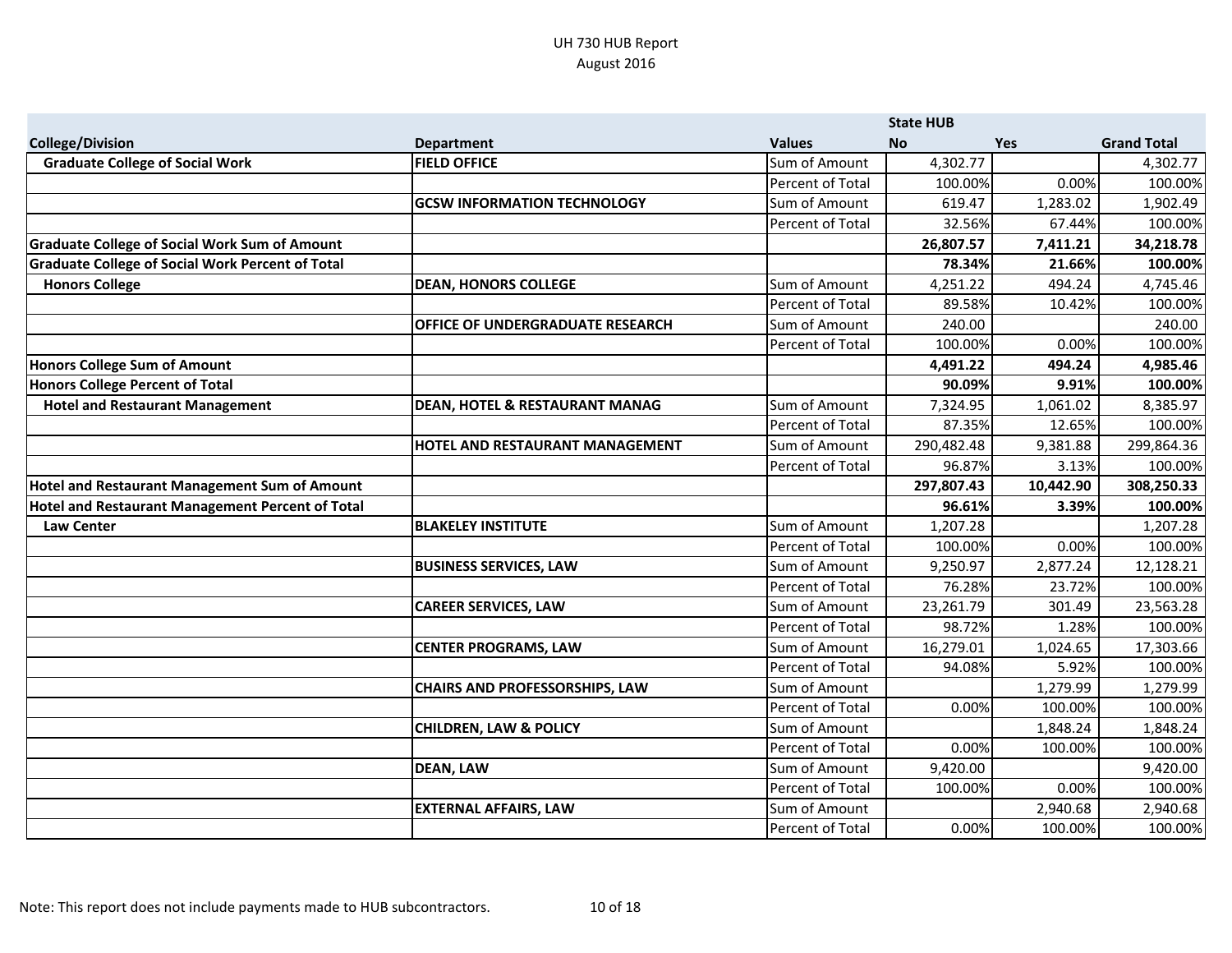|                                         |                                          |                  | <b>State HUB</b> |            |                    |
|-----------------------------------------|------------------------------------------|------------------|------------------|------------|--------------------|
| <b>College/Division</b>                 | <b>Department</b>                        | <b>Values</b>    | <b>No</b>        | <b>Yes</b> | <b>Grand Total</b> |
| <b>Law Center</b>                       | <b>FACILITIES, LAW</b>                   | Sum of Amount    | 4,437.07         | 85.12      | 4,522.19           |
|                                         |                                          | Percent of Total | 98.12%           | 1.88%      | 100.00%            |
|                                         | <b>FACULTY SUPPORT LAW</b>               | Sum of Amount    | 18,311.38        | 2,132.64   | 20,444.02          |
|                                         |                                          | Percent of Total | 89.57%           | 10.43%     | 100.00%            |
|                                         | <b>HEALTH LAW &amp; POLICY INSTITUTE</b> | Sum of Amount    | 1,724.00         | 1,919.40   | 3,643.40           |
|                                         |                                          | Percent of Total | 47.32%           | 52.68%     | 100.00%            |
|                                         | <b>INNOCENCE PROGRAM</b>                 | Sum of Amount    | 9.73             |            | 9.73               |
|                                         |                                          | Percent of Total | 100.00%          | 0.00%      | 100.00%            |
|                                         | <b>LAW FOUNDATION</b>                    | Sum of Amount    | 201.14           |            | 201.14             |
|                                         |                                          | Percent of Total | 100.00%          | 0.00%      | 100.00%            |
|                                         | <b>LAW INFORMATION TECHNOLOGY</b>        | Sum of Amount    | 10,473.74        | 774.48     | 11,248.22          |
|                                         |                                          | Percent of Total | 93.11%           | 6.89%      | 100.00%            |
|                                         | <b>LAW LIBRARY</b>                       | Sum of Amount    | 97,473.38        | 111.06     | 97,584.44          |
|                                         |                                          | Percent of Total | 99.89%           | 0.11%      | 100.00%            |
|                                         | <b>LEGAL AID CLINIC, LAW</b>             | Sum of Amount    | 468.66           | 296.41     | 765.07             |
|                                         |                                          | Percent of Total | 61.26%           | 38.74%     | 100.00%            |
|                                         | LEGAL RESEARCH & WRITING, LAW            | Sum of Amount    |                  | 588.95     | 588.95             |
|                                         |                                          | Percent of Total | 0.00%            | 100.00%    | 100.00%            |
|                                         | <b>PUBLIC RELS &amp; MARKETING, LAW</b>  | Sum of Amount    | 3,372.22         |            | 3,372.22           |
|                                         |                                          | Percent of Total | 100.00%          | 0.00%      | 100.00%            |
|                                         | <b>STUDENT ORGANIZATION, LAW</b>         | Sum of Amount    | 8,133.50         | 451.96     | 8,585.46           |
|                                         |                                          | Percent of Total | 94.74%           | 5.26%      | 100.00%            |
|                                         | <b>STUDENT SERVICES, LAW</b>             | Sum of Amount    | 14,205.24        | 1,029.08   | 15,234.32          |
|                                         |                                          | Percent of Total | 93.24%           | 6.76%      | 100.00%            |
| <b>Law Center Sum of Amount</b>         |                                          |                  | 218,229.11       | 17,661.39  | 235,890.50         |
| <b>Law Center Percent of Total</b>      |                                          |                  | 92.51%           | 7.49%      | 100.00%            |
| <b>Liberal Arts and Social Sciences</b> | <b>AFRICAN-AMERICAN STUDIES</b>          | Sum of Amount    | 207.60           | 799.94     | 1,007.54           |
|                                         |                                          | Percent of Total | 20.60%           | 79.40%     | 100.00%            |
|                                         | <b>ARTE PUBLICO</b>                      | Sum of Amount    | 17,403.69        | 22.12      | 17,425.81          |
|                                         |                                          | Percent of Total | 99.87%           | 0.13%      | 100.00%            |
|                                         | <b>CENTER FOR PUBLIC HISTORY</b>         | Sum of Amount    | 36.90            | 57.81      | 94.71              |
|                                         |                                          | Percent of Total | 38.96%           | 61.04%     | 100.00%            |
|                                         | <b>COMMUNICATION</b>                     | Sum of Amount    | 22,389.53        | 870.14     | 23,259.67          |
|                                         |                                          | Percent of Total | 96.26%           | 3.74%      | 100.00%            |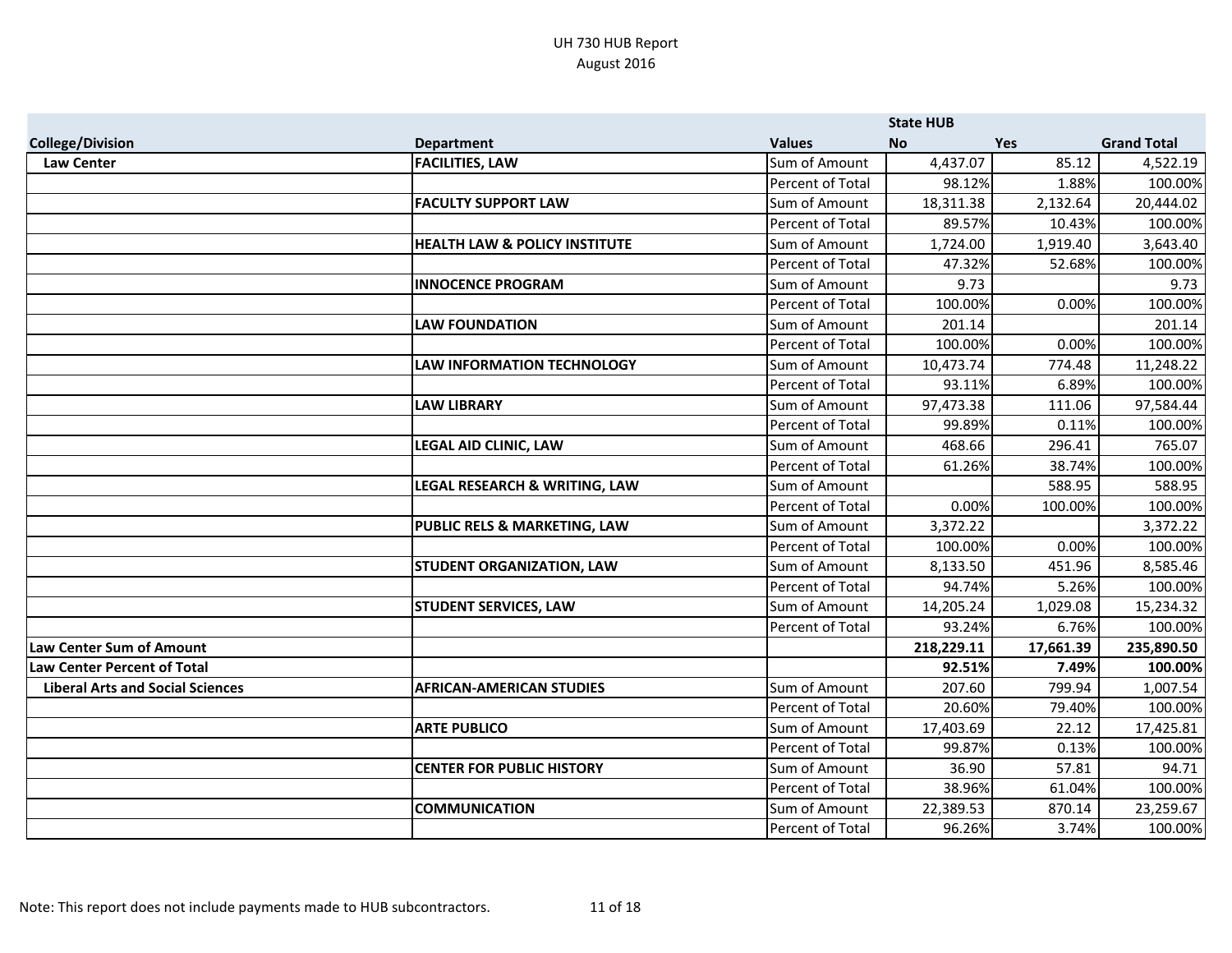|                                         |                                         |                         | <b>State HUB</b> |            |                    |
|-----------------------------------------|-----------------------------------------|-------------------------|------------------|------------|--------------------|
| <b>College/Division</b>                 | <b>Department</b>                       | <b>Values</b>           | <b>No</b>        | <b>Yes</b> | <b>Grand Total</b> |
| <b>Liberal Arts and Social Sciences</b> | <b>COMMUNICATIONS DISORDERS</b>         | Sum of Amount           | 7,447.31         | 284.24     | 7,731.55           |
|                                         |                                         | Percent of Total        | 96.32%           | 3.68%      | 100.00%            |
|                                         | <b>COMPARATIVE CULTURAL STUDIES</b>     | Sum of Amount           | 3,662.27         |            | 3,662.27           |
|                                         |                                         | Percent of Total        | 100.00%          | 0.00%      | 100.00%            |
|                                         | <b>DEAN, LIBERAL ARTS &amp; SOC SCI</b> | Sum of Amount           | 14,095.65        | 1,412.47   | 15,508.12          |
|                                         |                                         | Percent of Total        | 90.89%           | 9.11%      | 100.00%            |
|                                         | <b>ECONOMICS</b>                        | Sum of Amount           | 7,812.47         | 47.32      | 7,859.79           |
|                                         |                                         | Percent of Total        | 99.40%           | 0.60%      | 100.00%            |
|                                         | <b>ENGLISH</b>                          | Sum of Amount           | 7,417.33         | 6,939.55   | 14,356.88          |
|                                         |                                         | Percent of Total        | 51.66%           | 48.34%     | 100.00%            |
|                                         | <b>HEALTH AND HUMAN PERFORMANCE</b>     | Sum of Amount           | 101,949.27       |            | 101,949.27         |
|                                         |                                         | Percent of Total        | 100.00%          | 0.00%      | 100.00%            |
|                                         | <b>HISPANIC STUDIES</b>                 | Sum of Amount           | 2,054.11         | 2,324.58   | 4,378.69           |
|                                         |                                         | Percent of Total        | 46.91%           | 53.09%     | 100.00%            |
|                                         | <b>HISTORY</b>                          | Sum of Amount           | 4,005.23         | 195.04     | 4,200.27           |
|                                         |                                         | Percent of Total        | 95.36%           | 4.64%      | 100.00%            |
|                                         | <b>HOBBY CENTER FOR PUBLIC POLICY</b>   | Sum of Amount           | 18,608.01        | 1,168.99   | 19,777.00          |
|                                         |                                         | Percent of Total        | 94.09%           | 5.91%      | 100.00%            |
|                                         | <b>MEXICAN-AMERICAN STUDIES</b>         | Sum of Amount           | 7,852.57         | 1,295.47   | 9,148.04           |
|                                         |                                         | Percent of Total        | 85.84%           | 14.16%     | 100.00%            |
|                                         | <b>MILITARY SCIENCE</b>                 | Sum of Amount           | 2,722.05         | 671.24     | 3,393.29           |
|                                         |                                         | Percent of Total        | 80.22%           | 19.78%     | 100.00%            |
|                                         | <b>MODERN AND CLASSICAL LANGUAGES</b>   | Sum of Amount           | 4,966.35         | 329.06     | 5,295.41           |
|                                         |                                         | Percent of Total        | 93.79%           | 6.21%      | 100.00%            |
|                                         | <b>PHILOSOPHY</b>                       | Sum of Amount           | 225.87           | 1,030.86   | 1,256.73           |
|                                         |                                         | Percent of Total        | 17.97%           | 82.03%     | 100.00%            |
|                                         | <b>POLITICAL SCIENCE</b>                | Sum of Amount           | 948.46           | 1,734.42   | 2,682.88           |
|                                         |                                         | <b>Percent of Total</b> | 35.35%           | 64.65%     | 100.00%            |
|                                         | <b>PSYCHOLOGY</b>                       | Sum of Amount           | 20,929.51        | 374.53     | 21,304.04          |
|                                         |                                         | Percent of Total        | 98.24%           | 1.76%      | 100.00%            |
|                                         | <b>SOCIOLOGY</b>                        | Sum of Amount           | 6,261.09         | 7,730.05   | 13,991.14          |
|                                         |                                         | Percent of Total        | 44.75%           | 55.25%     | 100.00%            |
|                                         | <b>WOMEN'S STUDIES PROGRAM</b>          | Sum of Amount           | 1,329.06         | 196.99     | 1,526.05           |
|                                         |                                         | Percent of Total        | 87.09%           | 12.91%     | 100.00%            |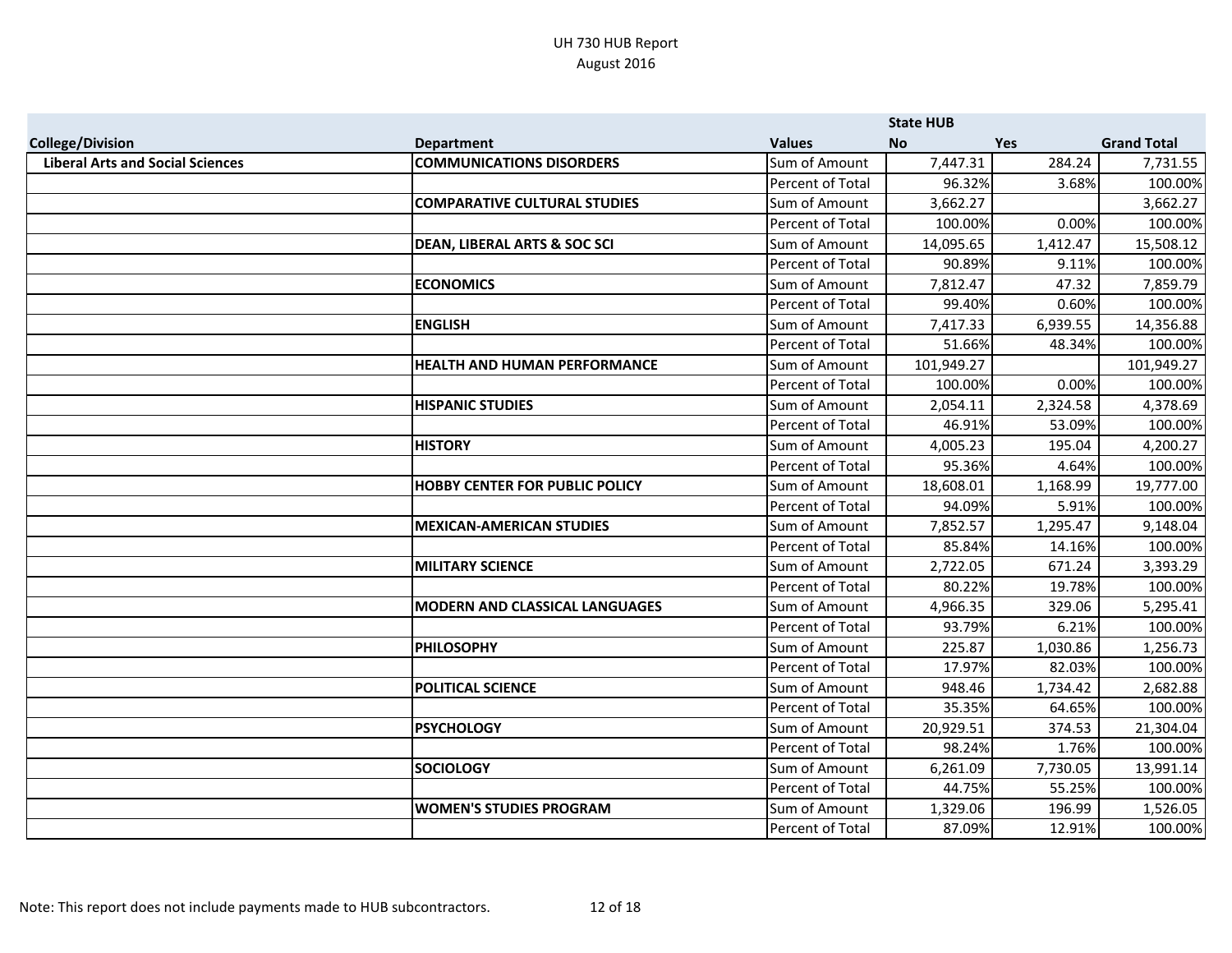|                                                         |                                                       |                  | <b>State HUB</b> |            |                    |
|---------------------------------------------------------|-------------------------------------------------------|------------------|------------------|------------|--------------------|
| <b>College/Division</b>                                 | <b>Department</b>                                     | <b>Values</b>    | <b>No</b>        | <b>Yes</b> | <b>Grand Total</b> |
| Liberal Arts and Social Sciences Sum of Amount          |                                                       |                  | 252,324.33       | 27,484.82  | 279,809.15         |
| Liberal Arts and Social Sciences Percent of Total       |                                                       |                  | 90.18%           | 9.82%      | 100.00%            |
| Library                                                 | <b>UNIVERSITY LIBRARIES</b>                           | Sum of Amount    | 714,268.74       | 43,565.56  | 757,834.30         |
|                                                         |                                                       | Percent of Total | 94.25%           | 5.75%      | 100.00%            |
| <b>Library Sum of Amount</b>                            |                                                       |                  | 714,268.74       | 43,565.56  | 757,834.30         |
| <b>Library Percent of Total</b>                         |                                                       |                  | 94.25%           | 5.75%      | 100.00%            |
| <b>Natural Science and Mathematics</b>                  | <b>BIOLOGY &amp; BIOCHEMISTRY</b>                     | Sum of Amount    | 343,143.84       | 7,653.75   | 350,797.59         |
|                                                         |                                                       | Percent of Total | 97.82%           | 2.18%      | 100.00%            |
|                                                         | <b>CHEMISTRY</b>                                      | Sum of Amount    | 165,922.17       | 237.41     | 166,159.58         |
|                                                         |                                                       | Percent of Total | 99.86%           | 0.14%      | 100.00%            |
|                                                         | <b>COMPUTER SCIENCE</b>                               | Sum of Amount    | 82,544.14        | 11,249.13  | 93,793.27          |
|                                                         |                                                       | Percent of Total | 88.01%           | 11.99%     | 100.00%            |
|                                                         | <b>CTR FOR APPLIED GEOSC &amp; ENERGY (CAGE)</b>      | Sum of Amount    | 5.91             |            | 5.91               |
|                                                         |                                                       | Percent of Total | 100.00%          | 0.00%      | 100.00%            |
|                                                         | <b>CTR FOR NUCLEAR RECEPTORS &amp; CELL SIGNALING</b> | Sum of Amount    | 47,615.21        | 665.41     | 48,280.62          |
|                                                         |                                                       | Percent of Total | 98.62%           | 1.38%      | 100.00%            |
|                                                         | <b>DEAN, NATURAL SCIENCE &amp; MATHE</b>              | Sum of Amount    | 50,582.48        | 2,607.48   | 53,189.96          |
|                                                         |                                                       | Percent of Total | 95.10%           | 4.90%      | 100.00%            |
|                                                         | <b>EARTH AND ATMOSPHERIC SCIENCES</b>                 | Sum of Amount    | 71,761.58        | 2,960.91   | 74,722.49          |
|                                                         |                                                       | Percent of Total | 96.04%           | 3.96%      | 100.00%            |
|                                                         | <b>HOUSTON COASTAL CENTER</b>                         | Sum of Amount    | 119.28           |            | 119.28             |
|                                                         |                                                       | Percent of Total | 100.00%          | 0.00%      | 100.00%            |
|                                                         | INST FOR CLIMATE/ATMOSPHERIC SCIENCE (CAS)            | Sum of Amount    | 1,733.00         |            | 1,733.00           |
|                                                         |                                                       | Percent of Total | 100.00%          | 0.00%      | 100.00%            |
|                                                         | <b>MATHEMATICS</b>                                    | Sum of Amount    | 24,317.64        | 8,089.29   | 32,406.93          |
|                                                         |                                                       | Percent of Total | 75.04%           | 24.96%     | 100.00%            |
|                                                         | <b>PHYSICS</b>                                        | Sum of Amount    | 100,071.97       | 1,649.50   | 101,721.47         |
|                                                         |                                                       | Percent of Total | 98.38%           | 1.62%      | 100.00%            |
| Natural Science and Mathematics Sum of Amount           |                                                       |                  | 887,817.22       | 35,112.88  | 922,930.10         |
| <b>Natural Science and Mathematics Percent of Total</b> |                                                       |                  | 96.20%           | 3.80%      | 100.00%            |
| Optometry                                               | <b>DEAN, OPTOMETRY</b>                                | Sum of Amount    | 96,603.01        | 1,997.89   | 98,600.90          |
|                                                         |                                                       | Percent of Total | 97.97%           | 2.03%      | 100.00%            |
|                                                         | <b>OPT VISION SCIENCES</b>                            | Sum of Amount    | 27,734.57        |            | 27,734.57          |
|                                                         |                                                       | Percent of Total | 100.00%          | 0.00%      | 100.00%            |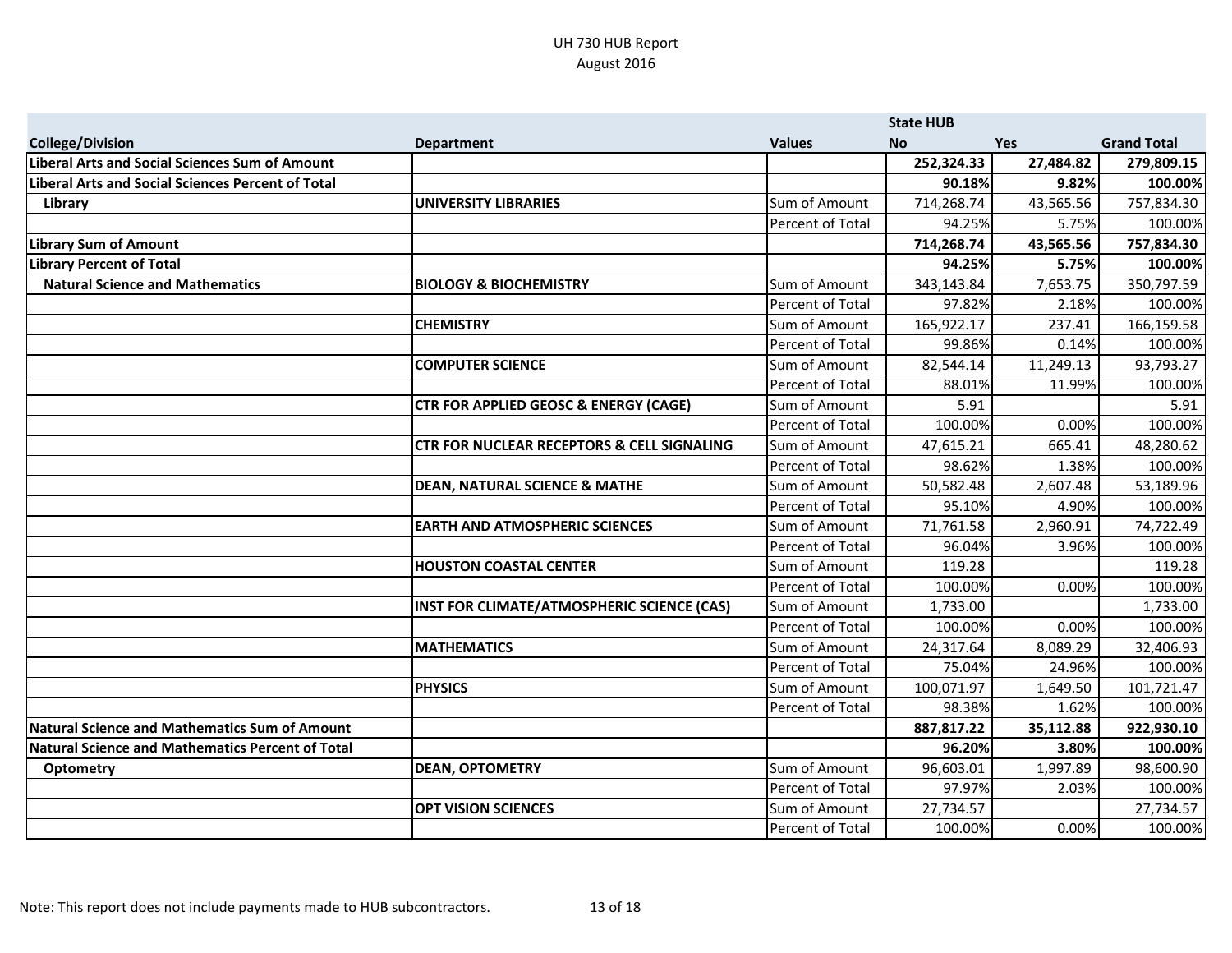|                                   |                                                     |                         | <b>State HUB</b> |           |                    |
|-----------------------------------|-----------------------------------------------------|-------------------------|------------------|-----------|--------------------|
| <b>College/Division</b>           | <b>Department</b>                                   | <b>Values</b>           | <b>No</b>        | Yes       | <b>Grand Total</b> |
| <b>Optometry</b>                  | <b>OPTOMETRY CLINIC</b>                             | Sum of Amount           | 404,846.20       | 21,127.81 | 425,974.01         |
|                                   |                                                     | Percent of Total        | 95.04%           | 4.96%     | 100.00%            |
| <b>Optometry Sum of Amount</b>    |                                                     |                         | 529,183.78       | 23,125.70 | 552,309.48         |
| <b>Optometry Percent of Total</b> |                                                     |                         | 95.81%           | 4.19%     | 100.00%            |
| Pharmacy                          | <b>DEAN, PHARMACY</b>                               | Sum of Amount           | 16,874.32        | 1,075.04  | 17,949.36          |
|                                   |                                                     | Percent of Total        | 94.01%           | 5.99%     | 100.00%            |
|                                   | <b>EXPERIENTIAL PROGRAMS</b>                        | Sum of Amount           | 32,880.00        | 245.22    | 33,125.22          |
|                                   |                                                     | Percent of Total        | 99.26%           | 0.74%     | 100.00%            |
|                                   | PHAR HEALTH OUTCOMES & POLICY                       | Sum of Amount           | 8,216.28         |           | 8,216.28           |
|                                   |                                                     | Percent of Total        | 100.00%          | 0.00%     | 100.00%            |
|                                   | PHARM PRACTICE & TRANS RESEARCH                     | Sum of Amount           | 112,062.21       | 5,575.09  | 117,637.30         |
|                                   |                                                     | Percent of Total        | 95.26%           | 4.74%     | 100.00%            |
|                                   | PHARMACOLOGICAL & PHARMACEUTIC                      | Sum of Amount           | 192,393.08       | 1,190.29  | 193,583.37         |
|                                   |                                                     | Percent of Total        | 99.39%           | 0.61%     | 100.00%            |
|                                   | <b>STUDENT SERVICES PHARMACY</b>                    | Sum of Amount           | 2,713.50         | 1,406.79  | 4,120.29           |
|                                   |                                                     | Percent of Total        | 65.86%           | 34.14%    | 100.00%            |
| <b>Pharmacy Sum of Amount</b>     |                                                     |                         | 365,139.39       | 9,492.43  | 374,631.82         |
| <b>Pharmacy Percent of Total</b>  |                                                     |                         | 97.47%           | 2.53%     | 100.00%            |
| Research                          | <b>ADV SUPERCONDUCTIVITY MANUF INST (ASMI)</b>      | Sum of Amount           | 1,080.55         |           | 1,080.55           |
|                                   |                                                     | Percent of Total        | 100.00%          | 0.00%     | 100.00%            |
|                                   | <b>ANIMAL CARE OPERATIONS</b>                       | Sum of Amount           | 42,908.13        | 3,303.39  | 46,211.52          |
|                                   |                                                     | Percent of Total        | 92.85%           | 7.15%     | 100.00%            |
|                                   | <b>BUSINESS OPERATIONS &amp; IT</b>                 | Sum of Amount           | 715.43           | 75,034.57 | 75,750.00          |
|                                   |                                                     | Percent of Total        | 0.94%            | 99.06%    | 100.00%            |
|                                   | <b>CENTER FOR ADVANCED COMPUTING &amp; DATA SYS</b> | Sum of Amount           | 1,874.31         |           | 1,874.31           |
|                                   |                                                     | Percent of Total        | 100.00%          | 0.00%     | 100.00%            |
|                                   | <b>CENTER FOR ADVANCED MATERIALS</b>                | Sum of Amount           | 5,846.80         | 504.60    | 6,351.40           |
|                                   |                                                     | <b>Percent of Total</b> | 92.06%           | 7.94%     | 100.00%            |
|                                   | <b>DOR COMMUNICATIONS</b>                           | Sum of Amount           | 4,705.57         |           | 4,705.57           |
|                                   |                                                     | Percent of Total        | 100.00%          | 0.00%     | 100.00%            |
|                                   | <b>ENVIRONMENT HEALTH &amp; LIFE SAFETY</b>         | Sum of Amount           | 23,686.79        | 138.93    | 23,825.72          |
|                                   |                                                     | Percent of Total        | 99.42%           | 0.58%     | 100.00%            |
|                                   | <b>GRANT DEVELOPMENT</b>                            | Sum of Amount           | 2,040.00         |           | 2,040.00           |
|                                   |                                                     | Percent of Total        | 100.00%          | 0.00%     | 100.00%            |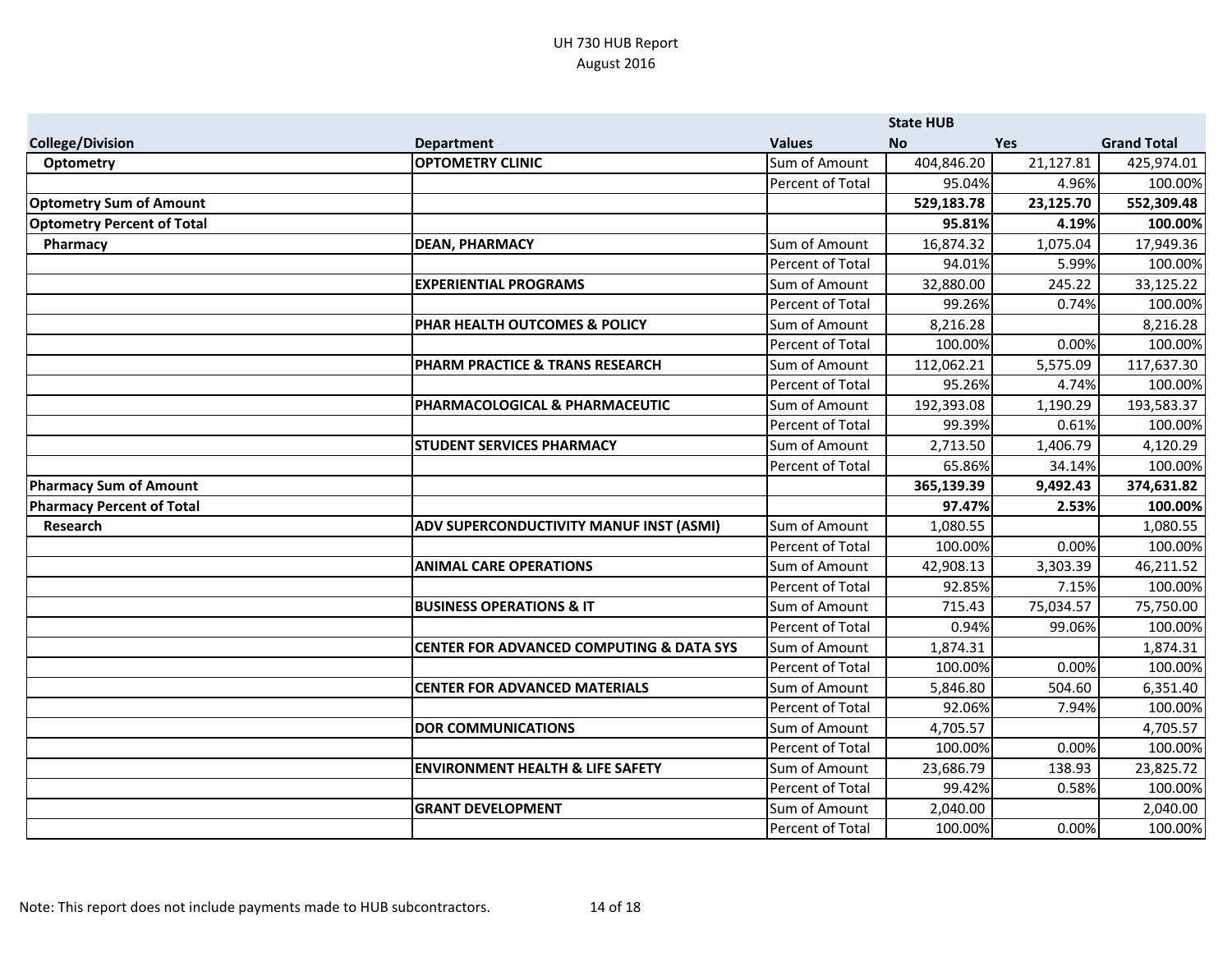|                                           |                                                  |                         | <b>State HUB</b> |            |                    |
|-------------------------------------------|--------------------------------------------------|-------------------------|------------------|------------|--------------------|
| <b>College/Division</b>                   | <b>Department</b>                                | <b>Values</b>           | <b>No</b>        | <b>Yes</b> | <b>Grand Total</b> |
| Research                                  | <b>GRANTS AND CONTRACTS</b>                      | Sum of Amount           | 817.41           | 132.04     | 949.45             |
|                                           |                                                  | Percent of Total        | 86.09%           | 13.91%     | 100.00%            |
|                                           | OFFICE OF INTELLECTUAL PROPERTY MGMT             | Sum of Amount           | 80,354.07        | 1,522.45   | 81,876.52          |
|                                           |                                                  | Percent of Total        | 98.14%           | 1.86%      | 100.00%            |
|                                           | <b>RESEARCH</b>                                  | Sum of Amount           | 3,022.98         | 2,447.58   | 5,470.56           |
|                                           |                                                  | Percent of Total        | 55.26%           | 44.74%     | 100.00%            |
|                                           | <b>RESEARCH INVESTMENT FUND</b>                  | Sum of Amount           | 279,008.02       |            | 279,008.02         |
|                                           |                                                  | Percent of Total        | 100.00%          | 0.00%      | 100.00%            |
|                                           | RESEARCH POLICIES/COMPLIANCE/COMMITTEES          | Sum of Amount           | 698.31           |            | 698.31             |
|                                           |                                                  | Percent of Total        | 100.00%          | 0.00%      | 100.00%            |
|                                           | <b>TIMES</b>                                     | Sum of Amount           | 160,727.74       | 4,154.79   | 164,882.53         |
|                                           |                                                  | <b>Percent of Total</b> | 97.48%           | 2.52%      | 100.00%            |
|                                           | TX CTR SUPERCONDUCTIVITY AT UH                   | Sum of Amount           | 137,848.33       | 1,920.90   | 139,769.23         |
|                                           |                                                  | Percent of Total        | 98.63%           | 1.37%      | 100.00%            |
|                                           | TX OBESITY RESEARCH CENTER                       | Sum of Amount           | 8,899.90         |            | 8,899.90           |
|                                           |                                                  | Percent of Total        | 100.00%          | 0.00%      | 100.00%            |
|                                           | UH SEQUENCING CORE FACILITY                      | Sum of Amount           | 7,244.50         |            | 7,244.50           |
|                                           |                                                  | Percent of Total        | 100.00%          | 0.00%      | 100.00%            |
| <b>Research Sum of Amount</b>             |                                                  |                         | 761,478.84       | 89,159.25  | 850,638.09         |
| <b>Research Percent of Total</b>          |                                                  |                         | 89.52%           | 10.48%     | 100.00%            |
| <b>School of Nursing</b>                  | <b>DEAN, SCHOOL OF NURSING</b>                   | Sum of Amount           | 2,539.73         | 1,845.53   | 4,385.26           |
|                                           |                                                  | <b>Percent of Total</b> | 57.92%           | 42.08%     | 100.00%            |
| <b>School of Nursing Sum of Amount</b>    |                                                  |                         | 2,539.73         | 1,845.53   | 4,385.26           |
| <b>School of Nursing Percent of Total</b> |                                                  |                         | 57.92%           | 42.08%     | 100.00%            |
| <b>Student Affairs</b>                    | <b>ADMISSIONS</b>                                | Sum of Amount           | 141,693.31       | 12,773.16  | 154,466.47         |
|                                           |                                                  | Percent of Total        | 91.73%           | 8.27%      | 100.00%            |
|                                           | <b>CAMPUS RECREATION</b>                         | Sum of Amount           | 45,266.63        | 104,517.25 | 149,783.88         |
|                                           |                                                  | Percent of Total        | 30.22%           | 69.78%     | 100.00%            |
|                                           | <b>CAMPUS SOLUTIONS SERVICES</b>                 | Sum of Amount           | 41,584.19        | 703.41     | 42,287.60          |
|                                           |                                                  | <b>Percent of Total</b> | 98.34%           | 1.66%      | 100.00%            |
|                                           | <b>CENTER FOR DIVERSITY &amp; INCLUSION</b>      | Sum of Amount           | 3,741.87         | 13,350.42  | 17,092.29          |
|                                           |                                                  | Percent of Total        | 21.89%           | 78.11%     | 100.00%            |
|                                           | <b>CENTER FOR FRATERNITY &amp; SORORITY LIFE</b> | Sum of Amount           | 531.10           | 2,673.39   | 3,204.49           |
|                                           |                                                  | Percent of Total        | 16.57%           | 83.43%     | 100.00%            |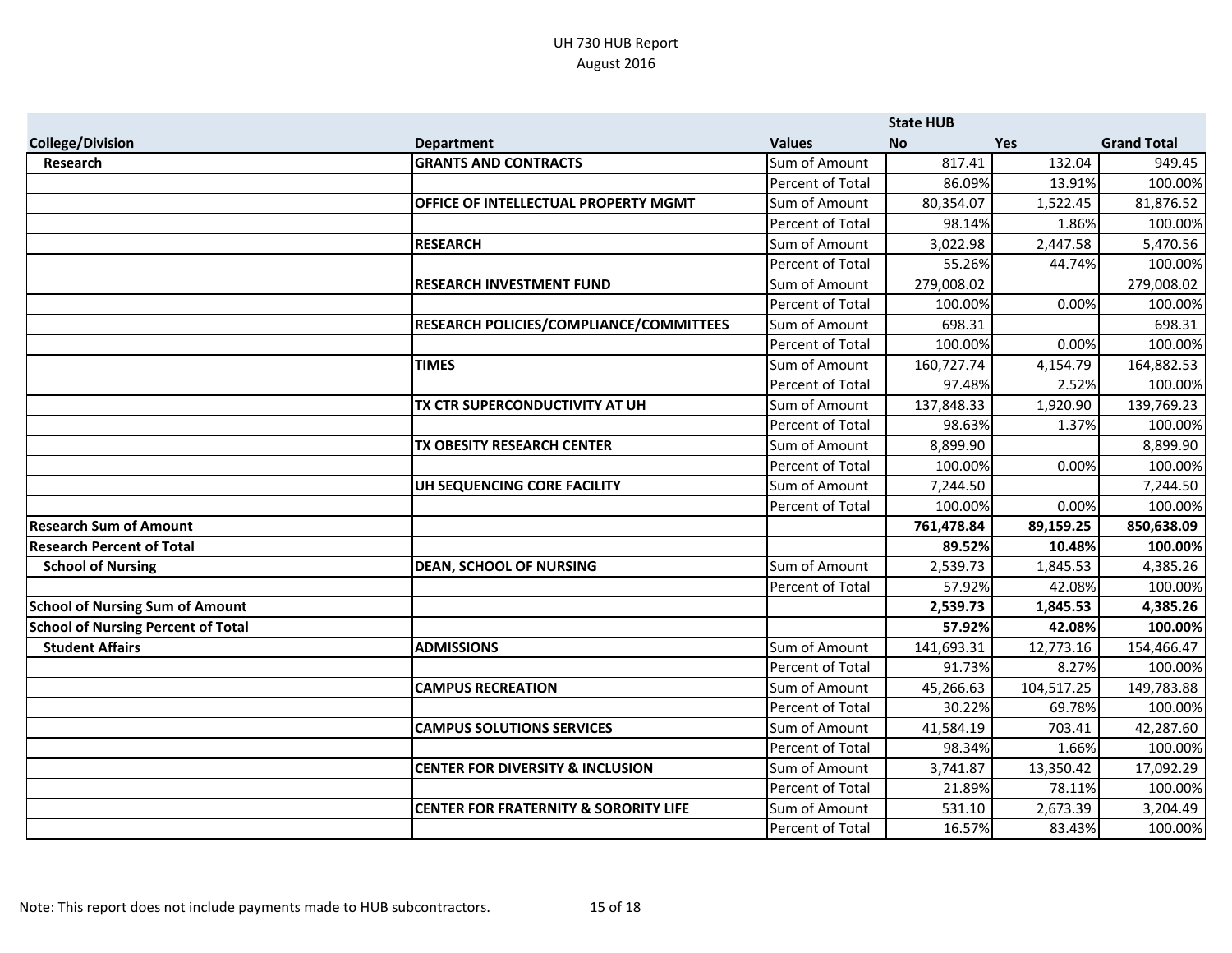|                         |                                           |                         | <b>State HUB</b> |            |                    |
|-------------------------|-------------------------------------------|-------------------------|------------------|------------|--------------------|
| <b>College/Division</b> | <b>Department</b>                         | <b>Values</b>           | No.              | <b>Yes</b> | <b>Grand Total</b> |
| <b>Student Affairs</b>  | <b>CENTER FOR STUDENT INVOLVEMENT</b>     | Sum of Amount           | 36,022.20        | 27,112.41  | 63,134.61          |
|                         |                                           | Percent of Total        | 57.06%           | 42.94%     | 100.00%            |
|                         | <b>CENTER FOR STUDENT MEDIA</b>           | Sum of Amount           | 31,297.82        | 495.04     | 31,792.86          |
|                         |                                           | Percent of Total        | 98.44%           | 1.56%      | 100.00%            |
|                         | <b>CENTER FOR STUDENTS W/DISABILITIES</b> | Sum of Amount           | 17,791.42        | 11,116.81  | 28,908.23          |
|                         |                                           | Percent of Total        | 61.54%           | 38.46%     | 100.00%            |
|                         | <b>CHILDREN'S LEARNING CENTER</b>         | Sum of Amount           | 8,578.74         | 2,518.58   | 11,097.32          |
|                         |                                           | Percent of Total        | 77.30%           | 22.70%     | 100.00%            |
|                         | <b>COUNSELING AND PSYCH SVCS</b>          | Sum of Amount           | 522.04           | 496.45     | 1,018.49           |
|                         |                                           | Percent of Total        | 51.26%           | 48.74%     | 100.00%            |
|                         | <b>DEAN OF STUDENTS</b>                   | Sum of Amount           | 8,676.67         | 2,308.43   | 10,985.10          |
|                         |                                           | Percent of Total        | 78.99%           | 21.01%     | 100.00%            |
|                         | <b>ENROLLMENT MANAGEMENT SERVICES</b>     | Sum of Amount           | 335.57           | 152,898.59 | 153,234.16         |
|                         |                                           | Percent of Total        | 0.22%            | 99.78%     | 100.00%            |
|                         | <b>LGBTQ RESOURCE CENTER</b>              | Sum of Amount           | 38.42            | 514.59     | 553.01             |
|                         |                                           | Percent of Total        | 6.95%            | 93.05%     | 100.00%            |
|                         | OFFICE OF THE UNIVERSITY REGISTRAR        | Sum of Amount           | 7,594.30         | 269.21     | 7,863.51           |
|                         |                                           | Percent of Total        | 96.58%           | 3.42%      | 100.00%            |
|                         | <b>RELIGION CENTER</b>                    | Sum of Amount           | 1,759.81         |            | 1,759.81           |
|                         |                                           | Percent of Total        | 100.00%          | 0.00%      | 100.00%            |
|                         | <b>SCHOLARSHIPS AND FINANCIAL AID</b>     | Sum of Amount           | 3,458.11         | 7,952.99   | 11,411.10          |
|                         |                                           | Percent of Total        | 30.30%           | 69.70%     | 100.00%            |
|                         | <b>STU COMMUNICATION &amp; MARKETING</b>  | Sum of Amount           | 516.00           | 2,804.75   | 3,320.75           |
|                         |                                           | Percent of Total        | 15.54%           | 84.46%     | 100.00%            |
|                         | <b>STUDENT AFFAIRS</b>                    | Sum of Amount           | 13,945.17        | 692.08     | 14,637.25          |
|                         |                                           | Percent of Total        | 95.27%           | 4.73%      | 100.00%            |
|                         | <b>STUDENT AFFAIRS BUSINESS SERVICES</b>  | Sum of Amount           | 639.56           | 42.81      | 682.37             |
|                         |                                           | <b>Percent of Total</b> | 93.73%           | 6.27%      | 100.00%            |
|                         | <b>STUDENT AFFAIRS IT SERVICES</b>        | Sum of Amount           | 384.35           | 3,016.74   | 3,401.09           |
|                         |                                           | Percent of Total        | 11.30%           | 88.70%     | 100.00%            |
|                         | <b>STUDENT CENTER</b>                     | Sum of Amount           | 25,481.43        | 2,602.98   | 28,084.41          |
|                         |                                           | Percent of Total        | 90.73%           | 9.27%      | 100.00%            |
|                         | <b>STUDENT HEALTH CENTER</b>              | Sum of Amount           | 32,895.45        | 5,676.52   | 38,571.97          |
|                         |                                           | Percent of Total        | 85.28%           | 14.72%     | 100.00%            |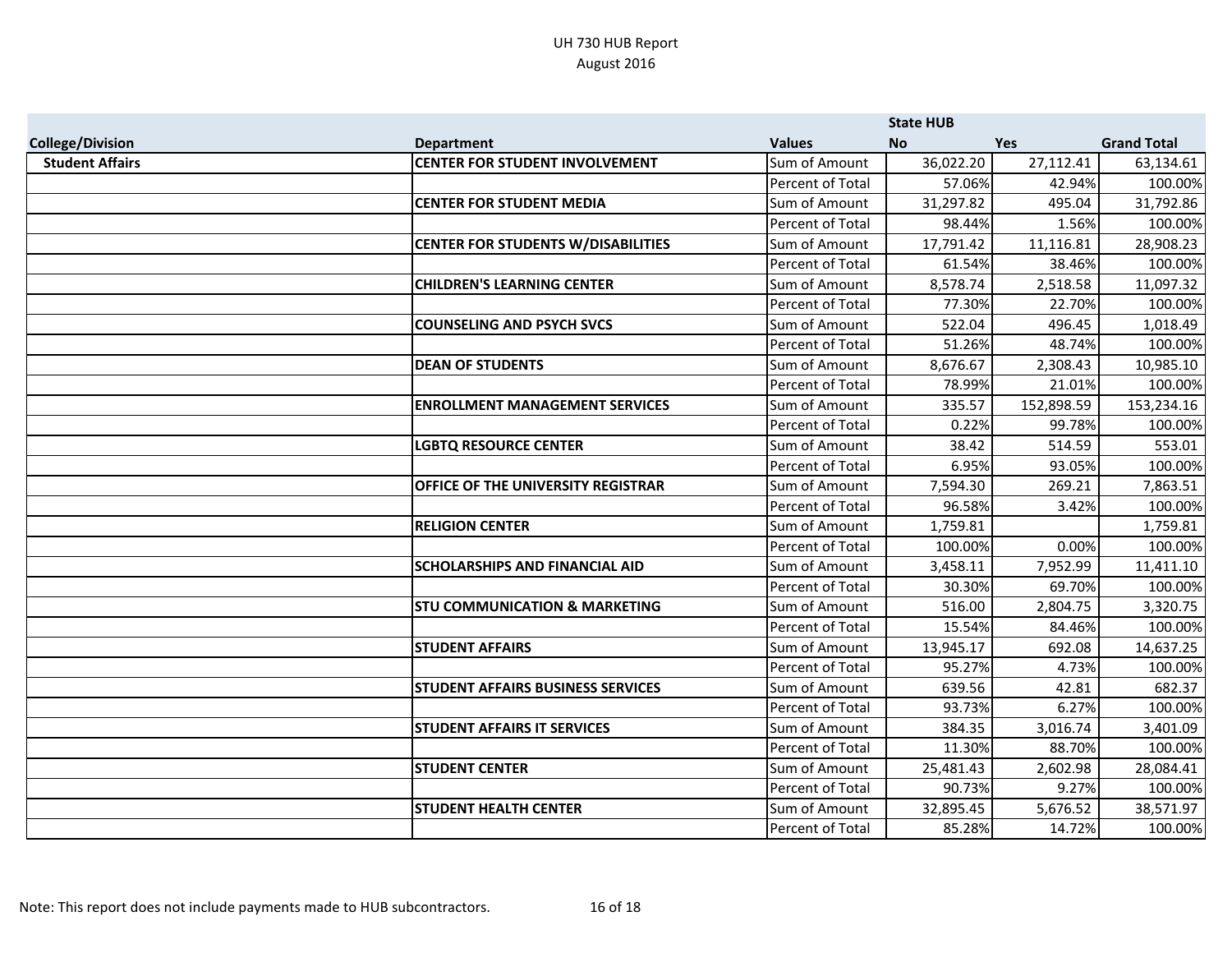|                                         |                                           |                  | <b>State HUB</b> |            |                    |
|-----------------------------------------|-------------------------------------------|------------------|------------------|------------|--------------------|
| <b>College/Division</b>                 | <b>Department</b>                         | <b>Values</b>    | <b>No</b>        | <b>Yes</b> | <b>Grand Total</b> |
| <b>Student Affairs</b>                  | <b>STUDENT HOUSING - RESID LIFE</b>       | Sum of Amount    | 100,937.54       | 5,924.14   | 106,861.68         |
|                                         |                                           | Percent of Total | 94.46%           | 5.54%      | 100.00%            |
|                                         | <b>UNIVERSITY CAREER SERVICES</b>         | Sum of Amount    | 6,323.81         | 7,753.25   | 14,077.06          |
|                                         |                                           | Percent of Total | 44.92%           | 55.08%     | 100.00%            |
|                                         | <b>URBAN EXPERIENCE VPSA</b>              | Sum of Amount    | 2,628.46         |            | 2,628.46           |
|                                         |                                           | Percent of Total | 100.00%          | 0.00%      | 100.00%            |
|                                         | <b>VETERAN SERVICES</b>                   | Sum of Amount    | 1,915.50         | 4,800.81   | 6,716.31           |
|                                         |                                           | Percent of Total | 28.52%           | 71.48%     | 100.00%            |
|                                         | <b>WELLNESS CENTER</b>                    | Sum of Amount    | 296.15           |            | 296.15             |
|                                         |                                           | Percent of Total | 100.00%          | 0.00%      | 100.00%            |
|                                         | <b>WOMEN &amp; GENDER RESOURCE CENTER</b> | Sum of Amount    | 601.34           | 686.22     | 1,287.56           |
|                                         |                                           | Percent of Total | 46.70%           | 53.30%     | 100.00%            |
| <b>Student Affairs Sum of Amount</b>    |                                           |                  | 535,456.96       | 373,701.03 | 909,157.99         |
| <b>Student Affairs Percent of Total</b> |                                           |                  | 58.90%           | 41.10%     | 100.00%            |
| <b>Technology</b>                       | <b>CENTER FOR LIFE SCIENCES TECH</b>      | Sum of Amount    | 1,003.00         | 266.55     | 1,269.55           |
|                                         |                                           | Percent of Total | 79.00%           | 21.00%     | 100.00%            |
|                                         | <b>CONSTRUCTION MANAGEMENT</b>            | Sum of Amount    | 193.04           | 3,731.37   | 3,924.41           |
|                                         |                                           | Percent of Total | 4.92%            | 95.08%     | 100.00%            |
|                                         | <b>CTR FOR INFO SCRTY, RES &amp; EDU</b>  | Sum of Amount    | 3,938.95         | 415.80     | 4,354.75           |
|                                         |                                           | Percent of Total | 90.45%           | 9.55%      | 100.00%            |
|                                         | <b>DEAN, TECHNOLOGY</b>                   | Sum of Amount    | 14,675.45        | 55,545.24  | 70,220.69          |
|                                         |                                           | Percent of Total | 20.90%           | 79.10%     | 100.00%            |
|                                         | <b>ENGINEERING TECHNOLOGY</b>             | Sum of Amount    | 95,373.32        | 1,481.60   | 96,854.92          |
|                                         |                                           | Percent of Total | 98.47%           | 1.53%      | 100.00%            |
|                                         | HUMAN DEVELOP AND CONSUMER SCI            | Sum of Amount    | 6,143.40         |            | 6,143.40           |
|                                         |                                           | Percent of Total | 100.00%          | 0.00%      | 100.00%            |
|                                         | <b>INFORMATION &amp; LOGISTICS TECH</b>   | Sum of Amount    | 8,097.64         | 4,272.08   | 12,369.72          |
|                                         |                                           | Percent of Total | 65.46%           | 34.54%     | 100.00%            |
| <b>Technology Sum of Amount</b>         |                                           |                  | 129,424.80       | 65,712.64  | 195,137.44         |
| <b>Technology Percent of Total</b>      |                                           |                  | 66.32%           | 33.68%     | 100.00%            |
| Univ Marketing, Comm & Media Rel        | MARKETING-UNIV MKT, COMM & MEDIA REL      | Sum of Amount    | 42,693.97        | 5,000.00   | 47,693.97          |
|                                         |                                           | Percent of Total | 89.52%           | 10.48%     | 100.00%            |
|                                         | VC/VP UNIV MKTG, COMM & MEDIA REL         | Sum of Amount    | 3,830.38         | 454.82     | 4,285.20           |
|                                         |                                           | Percent of Total | 89.39%           | 10.61%     | 100.00%            |